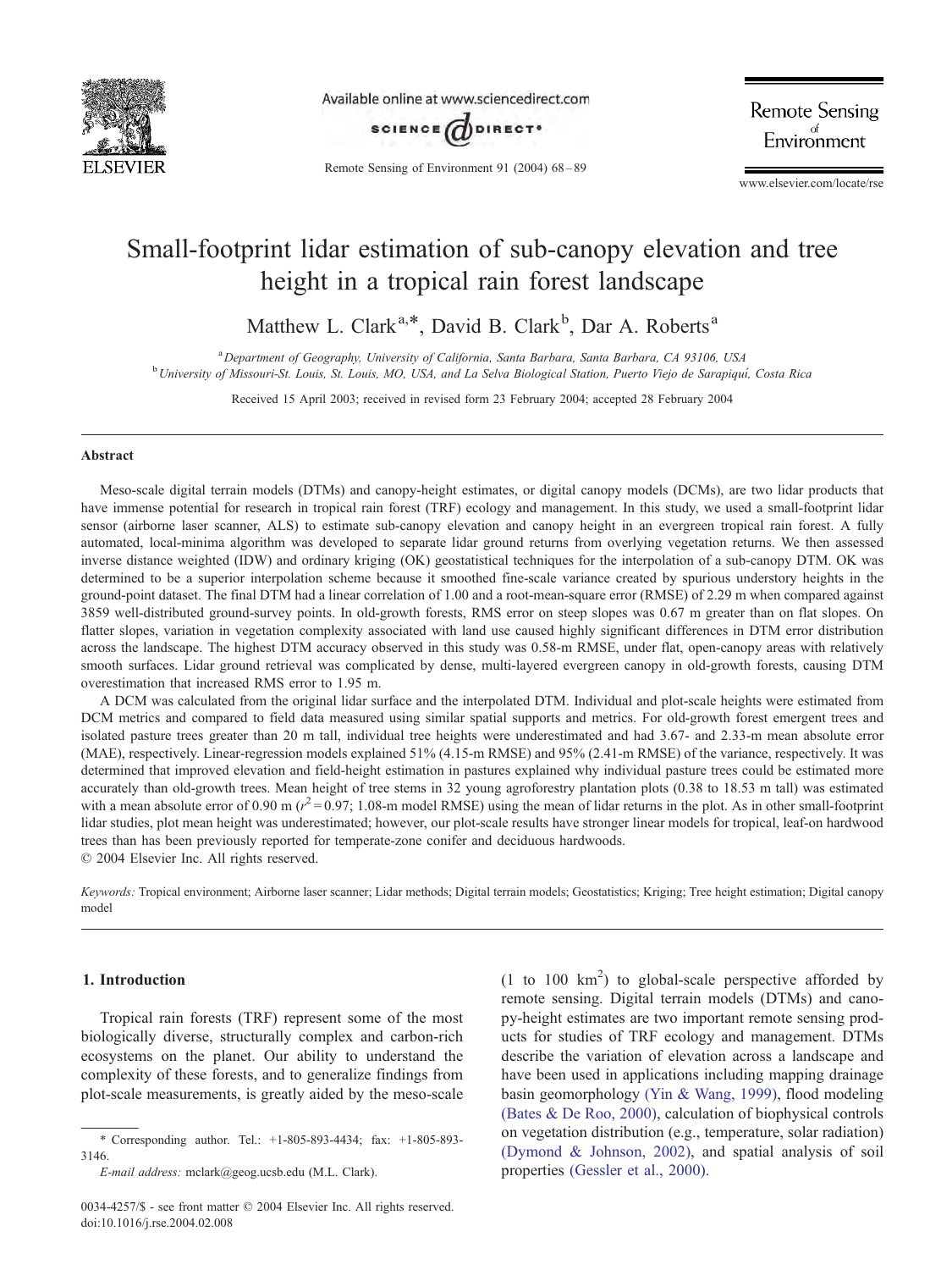Canopy-height estimates from remote sensing technology have a variety of potential applications in TRF, such as calculating surface roughness for atmosphere –land interaction models [\(Raupach, 1994\),](#page-20-0) spatial analyses of forest dynamics, such as canopy gap formation, distribution and turn-over [\(Birnbaum, 2001\),](#page-19-0) identifying plant species [\(Brandtberg et al., 2003; Holmgren 2003\),](#page-19-0) mapping of wildlife habitat [\(Hinsley et al., 2002\),](#page-20-0) modeling canopy rain interception [\(Herwitz & Slye, 1995\),](#page-20-0) and modeling light penetration [\(Clark et al., 1996; Montgom](#page-19-0)ery and Chazdon, 2001). Vegetation height is allometrically related to forest structure parameters, such as estimated aboveground biomass [\(Brown et al., 1995; Clark](#page-19-0) et al., 2004). Because roughly half of biomass is composed of carbon, improvements in our ability to map biomass through remote sensing will translate into better estimates of carbon stocks and flux at broad scales. Such advances are particularly important in tropical forests, which contain a large proportion of terrestrial carbon, and consequently have the greatest potential to increase atmospheric carbon dioxide from deforestation [\(Dixon et al., 1994\).](#page-19-0) Although passive optical and active synthetic aperture radar (SAR) signals and associated metrics are sensitive to forest aboveground biomass variation [\(Ranson et al., 1997; Sader](#page-20-0) et al., 1989), biomass estimates from these sensors tend to saturate at the high biomass levels typically found in tropical forests [\(Imhoff, 1995; Luckman et al., 1998;](#page-20-0) Steininger, 2000).

Airborne scanning light detection and ranging (lidar) sensors, also referred to as airborne laser scanners (ALS), have emerged as the premier instrument for both the generation of detailed DTMs [\(Hodgson et al., 2003; Kraus](#page-20-0) & Pfeifer, 1998; Petzold et al., 1999) and the estimation of individual and plot-scale tree height [\(Brandtberg et al.,](#page-19-0) 2003; Magnussen & Boudewyn, 1998; Næsset, 1997, 2002; Persson et al., 2002). These active remote sensing systems record the round-trip time of a laser light pulse to leave and return to the sensor after interacting with the surface target [\(Baltsavias, 1999a\).](#page-19-0) The recorded time is converted to distance using the speed of light, and the height above an ellipsoid of the target is measured. Terrestrial lidar systems typically operate in the near-infrared portion of the spectrum (900 to 1064 nm). Commercial airborne sensors are generally flown at altitudes between 20 m (helicopter) to 1000 m (airplane) and record discrete returns of light within fine-scale 0.25- to 0.60-m footprints [\(Baltsavias, 1999a; Huising & Gomes Pereira, 1998\).](#page-19-0) Older sensors (e.g., FLI-MAP used in this study) record only the first and/or last returns, while newer terrain-mapping sensors record multiple discrete returns (e.g., 5 or more). More experimental sensors, such as Laser Vegetation Imaging Sensor (LVIS), are flown at higher altitudes (5 to 10 km), cover larger extents, and digitize detailed vertical profiles of lidar returns (i.e., waveforms) from relatively coarse-scale, 1- to 80-m (typically  $\sim$  20 m) footprints [\(Blair et al., 1999;](#page-19-0) Harding et al., 2001; Lefsky et al., 2002).

There have been relatively few published applications that have used small-footprint lidar sensors in tropical rain forest environments [\(Blair & Hofton, 1999; Hofton et al.,](#page-19-0) 2002). However, studies using the large-footprint LVIS sensor in Costa Rica have shown that there is immense potential of lidar technology for TRF research and monitoring efforts [\(Blair & Hofton, 1999; Drake et al., 2002a,b;](#page-19-0) Hofton et al., 2002; Weishampel et al., 2000). For example, [Drake et al. \(2002a\)](#page-19-0) showed that lidar metrics applied to large-footprint waveforms can accurately predict aboveground biomass over a wide range of tropical forest conditions without saturation.

The objective of this study was to assess small-footprint lidar technology for the estimation of ground elevation and tree heights in tropical landscapes. Lidar data from a smallfootprint, first-return ALS sensor were used to generate a DTM and DCM, from which elevation and tree-height estimates were derived, respectively. The study site is considered an extreme test of lidar technology because: (1) several classes include forests with dense, structurally complex canopy that severely restricts ground-level light transmission and lidar returns [\(Clark et al., 1996; Drake et](#page-19-0) al., 2002a; Montgomery and Chazdon, 2001), (2) all vegetation classes are in ''leaf-on'' conditions, exacerbating ground-retrieval difficulties, and (3) it is situated over a range of terrain conditions. We begin with a review of applying lidar technology to sub-canopy elevation, forest canopy height and forest structure estimation, with an overall emphasis on commercially available, small-footprint lidar systems. In this study, original lidar footprints were interpolated into a digital surface model (DSM). Next, a DSM ground-retrieval scheme was developed for interpolating a DTM using geostatistical techniques. The accuracy of DTM-derived elevation estimates was rigorously tested with a comparison to in situ field-survey points. We also discuss differences in DTM accuracy related to terrain slope and land-use factors. The DSM and the derived DTM were then used to calculate a map of canopy height, i.e., DCM, and the accuracy of DCM-derived estimates of stem heights at individual tree and plot scales was assessed with reference to comparable field measurements.

## 1.1. Digital terrain models and lidar

Photogrammetry has been the traditional source of broadscale DTMs throughout the world. There has been an increase in the use of interferometric synthetic aperture radar (IfSAR) and lidar active sensors as more economic alternatives for producing DTMs [\(Hodgson et al., 2003;](#page-20-0) Petzold et al., 1999). In many developing countries, where most tropical forests occur, the best publicly available topographic information is from the Shuttle Radar Topography Mission (SRTM), which used IfSAR technology to produce a global terrestrial DTM with a 90-m horizontal resolution [\(Rabus et al., 2003\).](#page-20-0) However, the relative vertical accuracy of this product at the  $50-100$  km scale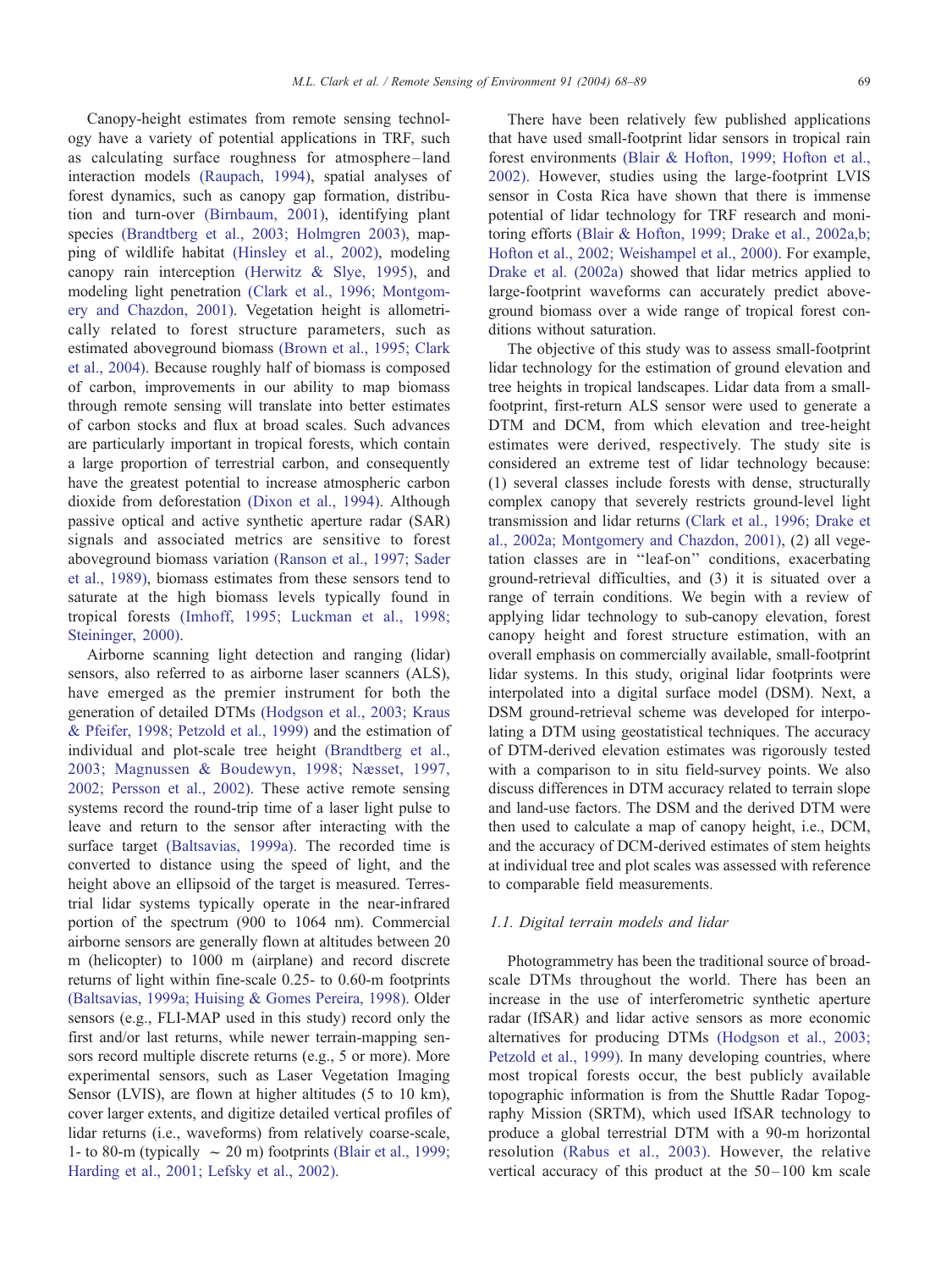is roughly 6 m due to errors from several systematic and random factors that can only be partially reduced by data post-processing.

Lidar-derived DTMs estimated in open areas or under areas with low vegetation can have vertical accuracies ranging from 0.06 to 0.61-m root-mean-square error (RMSE) [\(Cobby et al., 2001; Huising & Gomes Pereira,](#page-19-0) 1998). Trunks, branches and leaves in dense vegetation tend to cause multiple-scattering reflections or absorption of the emitted laser energy so that fewer backscattered returns are reflected directly from the ground [\(Harding et al., 2001;](#page-20-0) Hofton et al., 2002). This effect increases with more canopy closure, canopy depth (or volume) and structural complexity [\(Harding et al., 2001; Hodgson et al., 2003; Hofton et](#page-20-0) al., 2002), and it is expected to be more severe for firstreturn only lidar systems because recorded returns generally come from the canopy [\(Magnussen & Boudewyn, 1998\).](#page-20-0) The result is that the RMSE between the lidar-derived DTM and reference elevation data tends to increase in areas of dense vegetation because: (1) there are fewer ground-return samples for DTM surface interpolation, and (2) those samples selected as ground may actually be understory vegetation, logs or rocks [\(Cobby et al., 2001; Hodgson et](#page-19-0) al., 2003; Raber et al., 2002). When non-ground samples are included in the interpolation, mean-signed residual error will be positive (lidar-reference), i.e., the lidar DTM overestimates the reference elevation. When actual ground samples are mistakenly filtered out of the data before DTM interpolation, as discussed below, results are less predictable and depend on local topographic curvature. DTM peaks may be clipped or valleys filled due to inadequate retrieval of ground samples, resulting in the underestimation or overestimation of local elevation, respectively. Additional sources of error in lidar-derived DTMs include vertical and horizontal error in positioning the laser platform, laser scan angle, surface reflectivity, and slope of the terrain, all of which combined can add  $0.20-$ 2.00 m of error to an elevation estimate [\(Baltsavias, 1999b;](#page-19-0) Hofton et al., 2002; Huising & Gomes Pereira, 1998; Kraus & Pfeifer, 1998).

The filtering of vegetation from sub-canopy ground returns for the interpolation of DTMs, or ''bald Earth,'' has been an active area of research. However, most algorithms for small-footprint lidar data are proprietary, and reported instrument and DTM accuracies are often poorly documented and generally assumed to be measured under optimal conditions—flat areas with no vegetation [\(Baltsavias, 1999a; Huising & Gomes Pereira,](#page-19-0) 1998). Some vegetation-filtering techniques include morphological filters and statistical analyses of heights in a neighborhood, and may be fully automated or involve some human interpretation [\(Huising & Gomes Pereira,](#page-20-0) 1998). [Kraus and Pfeifer \(1998\)](#page-20-0) used an automated, iterative technique that interpolated a mean surface from the lidar cloud of xyz points and then successively removed or down-weighted points with residuals higher than a specified threshold. A relatively simple approach is to find local-minima relative to neighboring samples at a specified scale and/or search configuration [\(Cobby et al.,](#page-19-0) 2001; Petzold et al., 1999). Resulting ground samples (i.e., local minima) must then be interpolated to form a surface.

There have been relatively few studies that provide rigorous accuracy assessments of lidar-derived DTMs under dense forest canopy with leaves, be they simple or composite leaves in hardwood forests or needles in conifer forests. Working with last-return lidar data flown over a leaf-on pine/deciduous forest landscape, [Hodgson et al.](#page-20-0) (2003) identified ground points through a combination of proprietary software and human interpretation. A comparison of DTM elevation against 1470 survey-grade field measurements had an overall RMSE of 0.93 m. DTM error differed significantly by land use. Although RMSE was 0.33 m for low grass, it increased to 1.22 and 1.53 m for the more structurally complex scrubs/shrub and deciduous vegetation types, respectively. Furthermore, these researchers found that in the dense, multi-layered shrub/ scrub class, there was a highly significant increase in DTM error of roughly 2 m from lowest  $(0-2)$ <sup>o</sup>) to steepest  $(6-8)$  slopes, which the authors attributed to vertical inaccuracies over relatively short horizontal distances under complex canopy. [Cobby et al. \(2001\)](#page-19-0) developed an automated ground-retrieval scheme for a floodplain environment that included deciduous forests with leaf-on conditions. An initial DTM was interpolated from localminima cells retrieved from non-overlapping,  $5 \times 5$ -pixel windows (10-m side) overlaid on a last-return DSM (2-m support). The final DTM was achieved by tailoring the ground-retrieval algorithm to short and tall vegetation classes. While terrain under short vegetation could be predicted with a 0.17-m RMSE  $(n=5)$ , the RMSE was 3.99 m  $(n=12)$  under deciduous forests on steeper slopes  $(10-15^{\circ})$ . Using last-returns filtered with proprietary methods, [Reutebuch et al. \(2003\)](#page-20-0) found that a DTM under conifer plantations had a  $0.32$ -m RMSE and a  $+0.22$ -m mean-signed error (overestimated,  $n = 347$  reference points). There was only a slight 0.15-m increase in mean error between clearcut and uncut forest classes.

[Hodgson et al. \(2003\)](#page-20-0) used a triangulated irregular network (TIN) to interpolate the DTM from ground points, while [Cobby et al. \(2001\)](#page-19-0) used bilinear interpolation. Additional interpolation techniques include covariance linear weighting approaches, such as inverse distance weighting described below [\(Reutebuch et al., 2003\),](#page-20-0) which can help smooth the high-frequency effects of spurious vegetation points, especially when applied in iterative filtering schemes [\(Lohmann & Koch, 1999\).](#page-20-0)

# 1.2. Geostatistical methods for DTM generation

We used geostatistical techniques to interpolate a DTM from 0.33-m support ground cells derived from a vegeta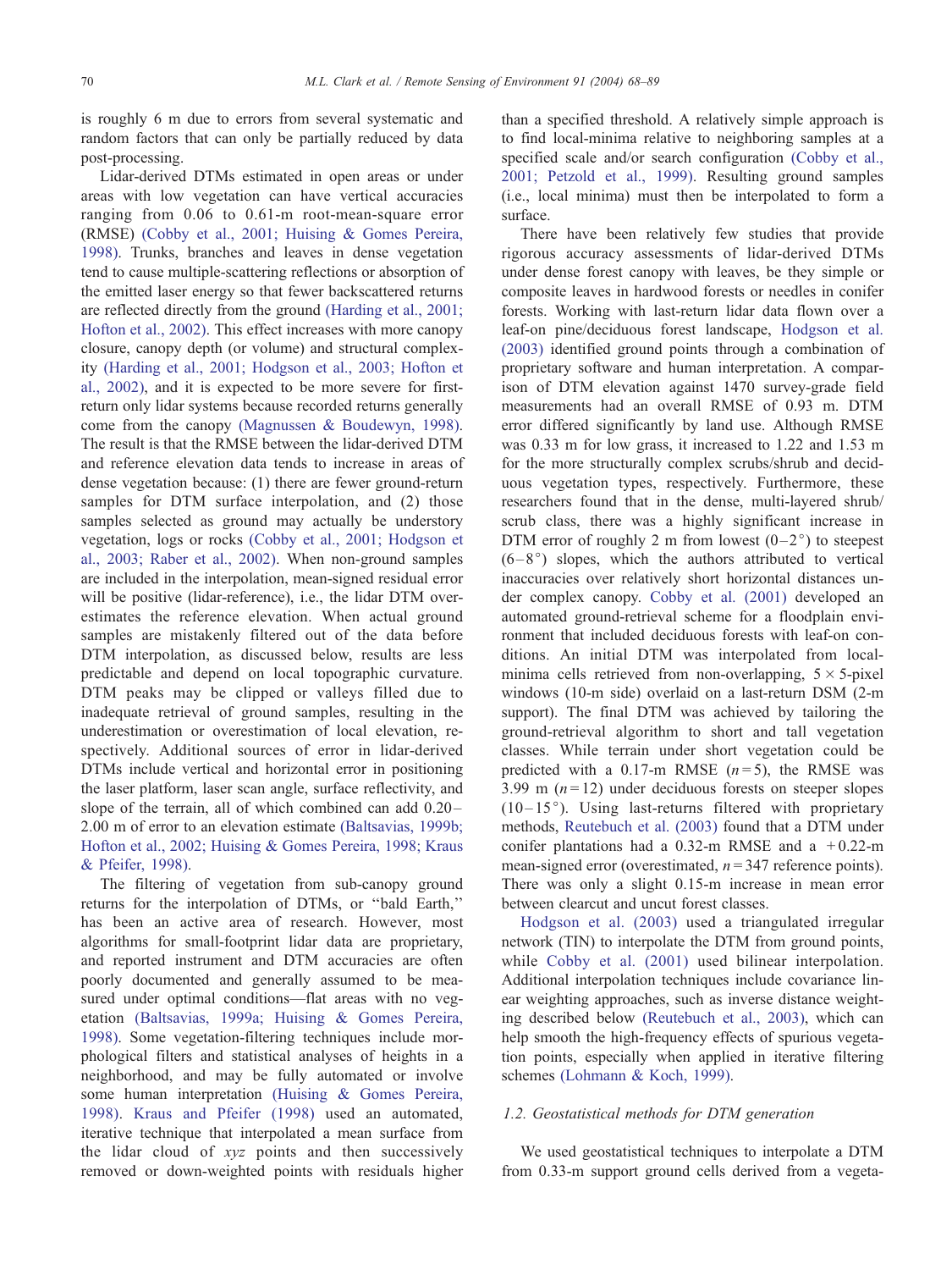tion-filtering algorithm. In the interpolation process, cells were treated as xyz-coordinate samples (i.e., points). Two common geostatistical interpolation algorithms, inverse distance weighted (IDW) [\(Bartier & Keller, 1996; Isaaks &](#page-19-0) Srivastava, 1989) and ordinary kriging (OK) [\(Goovaerts,](#page-20-0) 1997; Isaaks & Srivastava, 1989; Lloyd & Atkinson, 2002a,b), were considered in this study. Both techniques involve a weighted linear combination of neighboring data samples in estimating values at unsampled locations. In the case of IDW, weighting of neighboring samples is based solely upon an estimation location-to-sample inverse-distance function, along with a user-specified power weight factor [\(Bartier & Keller, 1996\).](#page-19-0) The further away a sample is from the estimation location, and the greater the power weight factor, the less influence the sample will have on the estimate value. OK uses a distance-covariance model to weight samples based on their distance from the estimation location, as well as to down-weight samples that are clustered in space—an effect which tends to smooth the variance in the surface [\(Isaaks & Srivastava, 1989\).](#page-20-0) The kriging covariance model is generally developed with reference to an empirical semivariogram [\(Goovaerts, 1997;](#page-20-0) Isaaks & Srivastava, 1989). Recently, [Lloyd and Atkinson](#page-20-0) (2002a,[b\)](#page-20-0) reported that the more sophisticated OK technique was more accurate than IDW when interpolating DTMs from photo-interpreted [\(Lloyd & Atkinson, 2002a\)](#page-20-0) or lidarderived [\(Lloyd & Atkinson, 2002b\)](#page-20-0) elevation points.

# 1.3. Lidar vegetation height and forest structure estimation

With discrete-return small-footprint systems, vegetation height is calculated as the difference between the original footprint heights and the bald-Earth DTM. The result is a set of estimated canopy heights with a footprint-scale support. Alternatively, a DSM is interpolated from footprint heights and subtracted from the DTM, thereby creating a canopy surface with height values recorded in square pixels or cells, i.e., a digital canopy model (DCM).

Small-footprint lidar technology now permits the detection and segmentation of individual tree crowns from fine spatial resolution DCMs [\(Brandtberg et al., 2003; Persson et](#page-19-0) al., 2002). Metrics applied to either DCM cells or footprint heights from within crown segments have been used to estimate the height and structure of individual crowns [\(Brandtberg et al., 2003; Gaveau & Hill, 2003; Næsset &](#page-19-0) Økland, 2002; Persson et al., 2002; Popescu et al., 2003). Such measures also hold promise for tree species classification [\(Brandtberg et al., 2003; Holmgren & Persson, in](#page-19-0) press). [Persson et al. \(2002\)](#page-20-0) estimated individual conifer tree heights from DCM-cell maxima with a model  $r^2$  of  $\sim 0.98$ and RMS error of 0.63 m. [Næsset and Økland \(2002\)](#page-20-0) estimated conifer tree height with the maximum of firstreturn footprints within crowns. The regression model explained 75% of the variance with a prediction RMS error of 0.23 m. Tree height was slightly overestimated by 0.18 m (3.15-m S.D.) in the work of Næsset and Økland, yet

underestimated by 1.13 m in the work of Persson et al.. Næsset and Økland concluded that to reduce underestimation, high footprint density is needed to increase the probability of detecting the tops of conifer crowns. We know of only two studies that estimated heights for hardwood individuals. Working in West Virginia with forests in leafoff winter conditions, [Brandtberg et al. \(2003\)](#page-19-0) estimated hardwood tree heights with first-return footprints from within crown segments. A regression model explained 69% of the variance (RMSE not reported). There was an underestimation of height for taller trees, which the authors attributed to the low probability of the laser detecting the maximum crown height with leaf-off conditions, as well as random error in field measurements and inaccuracy in ground retrieval. In the United Kingdom, [Gaveau and Hill](#page-20-0) (2003) estimated leaf-on hardwood tree and shrub heights from a first-return DCM with a model that explained 95% of the variance (1.89-m RMSE). The authors also presented strong evidence that an underestimation of tree heights  $(-2.12 \text{-} m \text{ mean-signed error})$  resulted from laser pulses penetrating into the crown before reflecting a detectable first-return signal. The depth of signal penetration depended on variation of foliage and branches in the crown at the fine scale of a lidar footprint.

Stand-scale height of conifer-dominated forests have been predicted with varying levels of success from smallfootprint lidar metrics [\(Næsset, 1997, 2002; Næsset &](#page-20-0) Økland, 2002). Several authors have shown that laser underestimation can be minimized by comparing a quantile of ground measurements (i.e., mean, maximum height) to a certain quantile of upper-most canopy returns in the stand [\(Magnussen & Boudewyn, 1998; Næsset, 1997, 2002\).](#page-20-0) For example, [Næsset \(1997\)](#page-20-0) found that the mean of lidar maxima (footprints) from a grid-overlay of square cells (i.e.,  $15 \times 15$  m) estimated average conifer stand height with a mean-signed error of  $-0.40$  to 1.90 m (8-20-m tree height; 1.5-ha stands; RMSE not reported). For mixed conifer and hardwood forests with 6 to 29-m tall trees, [Næsset \(2002\)](#page-20-0) used multiple-regression analyses to relate several lidar metrics to mean and dominant tree height at plot (0.02 ha) and stand (average 1.6 ha) scales. Lidar data included first and last pulses and metrics included the maximum, mean, density and various percent-quantile measurements within the plots. Model cross-validation RMS errors for young to mature forest plots ranged from 0.05 to 0.07 m  $(r^2 = 0.82$  to 0.95) and 0.07 to 0.08 m  $(r^2 = 0.74$  to 0.93) for mean and dominant plot-scale height, respectively. Stand-scale heights were estimated as the mean of plot-scale lidar estimates, and resulting models explained 92% and 87% of the variance for mean and dominant tree height, respectively (RMSE not reported).

We are not aware of any studies that have used smallfootprint lidar to estimate stand-scale height for areas composed of evergreen, tropical tree species (i.e., hardwood trees, palms). However, one recent study by [Lim et al.](#page-20-0) (2003) focused on leaf-on hardwood forests in Ontario,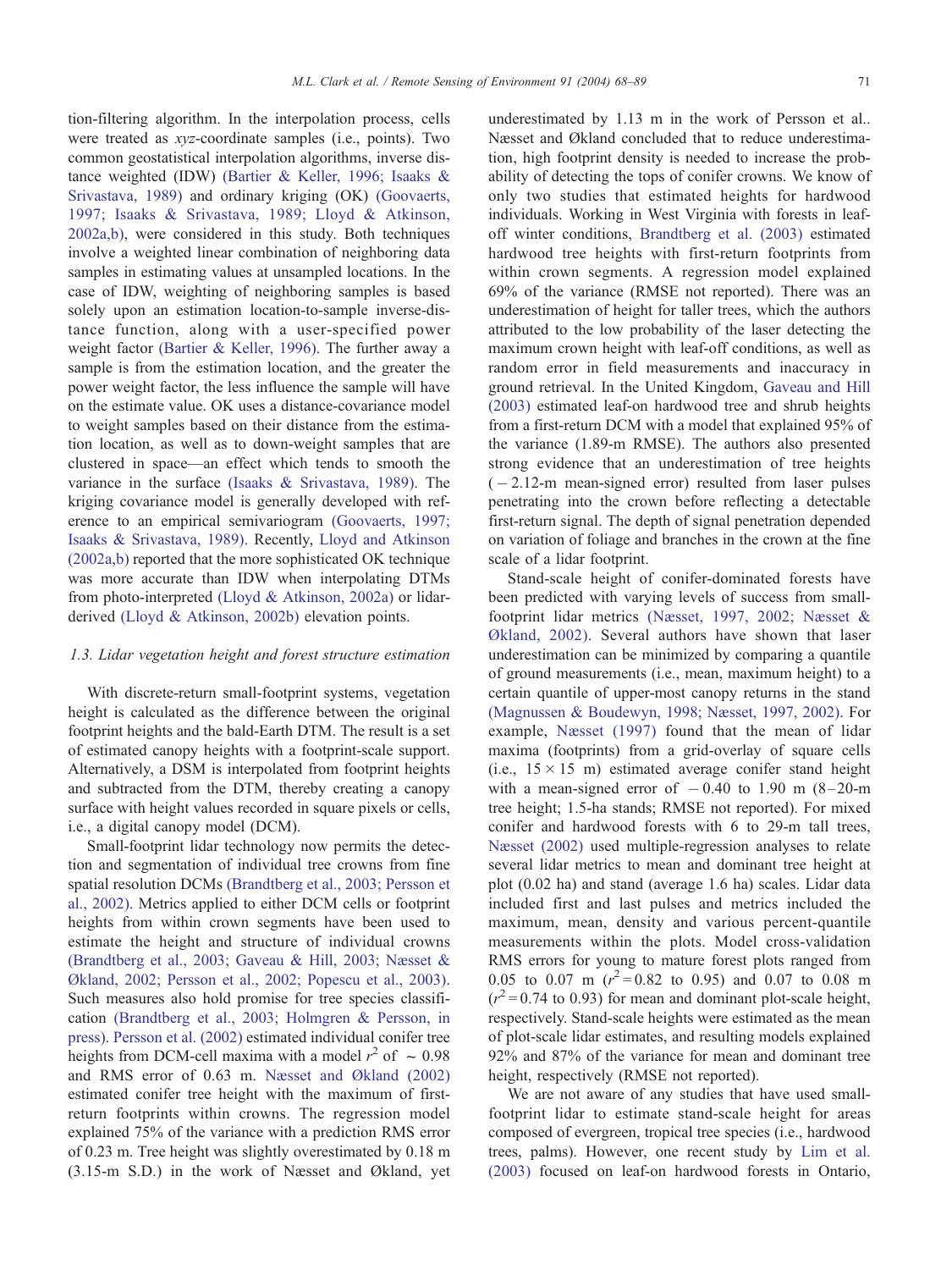<span id="page-4-0"></span>Canada. Plot-scale (0.04 ha) Lorey's mean height was estimated using either the mean or maximum of lidar pulses (first and last return). Regression models explained 66% and 86% of the variance, and it was found that tree height was underestimated (RMSE not reported).

Fine-scale lidar data has also been used to estimate standscale biophysical properties, such as volume, biomass, crown diameter and diameter breast height [\(Lim et al.,](#page-20-0) 2003; Popescu et al., 2003). Advances in analyzing largefootprint waveforms have produced metrics that can estimate biophysical parameters over dense conifer and broadleaf forests with considerable accuracy [see [Lefsky et al.](#page-20-0) (2002) for a recent review of the literature]. Most notable for this study, [Drake et al. \(2002a\)](#page-19-0) used multiple-regression and metrics from LVIS waveforms to predict plot-scale (025 to 0.5 ha) basal area, aboveground biomass, and quadraticmean stem diameter over a range of tropical forest types at the La Selva Biological Station, Costa Rica; their resulting models explained 93%, 72% and 93% of the variance, respectively, and models did not saturate with increasing forest height and complexity.

# 2. Methods

# 2.1. The La Selva Biological Station study site

This study was conducted at the La Selva Biological Station of the Organization for Tropical Studies (OTS). Located in the Atlantic lowlands of north –east Costa Rica 84 $^{\circ}00'$  13.0 W, 10 $^{\circ}25'$  52.5 N), the 1614-ha reserve contains a mixture of old-growth terra firme, swamp, secondary and selectively logged forests, as well as agroforestry plantations, developed areas with buildings and mowed grass, and abandoned pastures with large grasses, shrubs and remnant trees (Fig. 1). This site receives on average 4 m of precipitation annually, and has a short dry season (December through April) that is rarely long or severe. The old-growth forest is classified as a tropical wet forest in the Holdridge Life Zone System and is characterized by a species-rich, multi-layered community composed of trees, palms, lianas, and other terrestrial and epiphytic plants [\(Hartshorn & Hammel, 1994\).](#page-20-0) There are 323 species of hardwood trees and leaf morphology includes simple or compound arrangements, large or small sizes and variable thickness. Although some trees are deciduous in the dry season, the canopy as a whole can be considered evergreen [\(Fetcher et al., 1994\).](#page-19-0) The geomorphology of the landscape is structured by two main features: (1) highly eroded lava flows that contain a system of alternating ridges and stream valley-bottoms separated by steep slopes, and (2) flat to gently undulating alluvial terraces [\(Sanford et al.,](#page-20-0) 1994). The reserve is covered by a  $50 \times 100$ -m grid, oriented 32° from North, with permanent markers at each grid intersection. The local grid coordinate system permits researchers to accurately geo-locate field data in a local Geographic Information System (GIS) Cartesian coordinate system.



Fig. 1. La Selva Biological Station study area land-use and lidar data extent.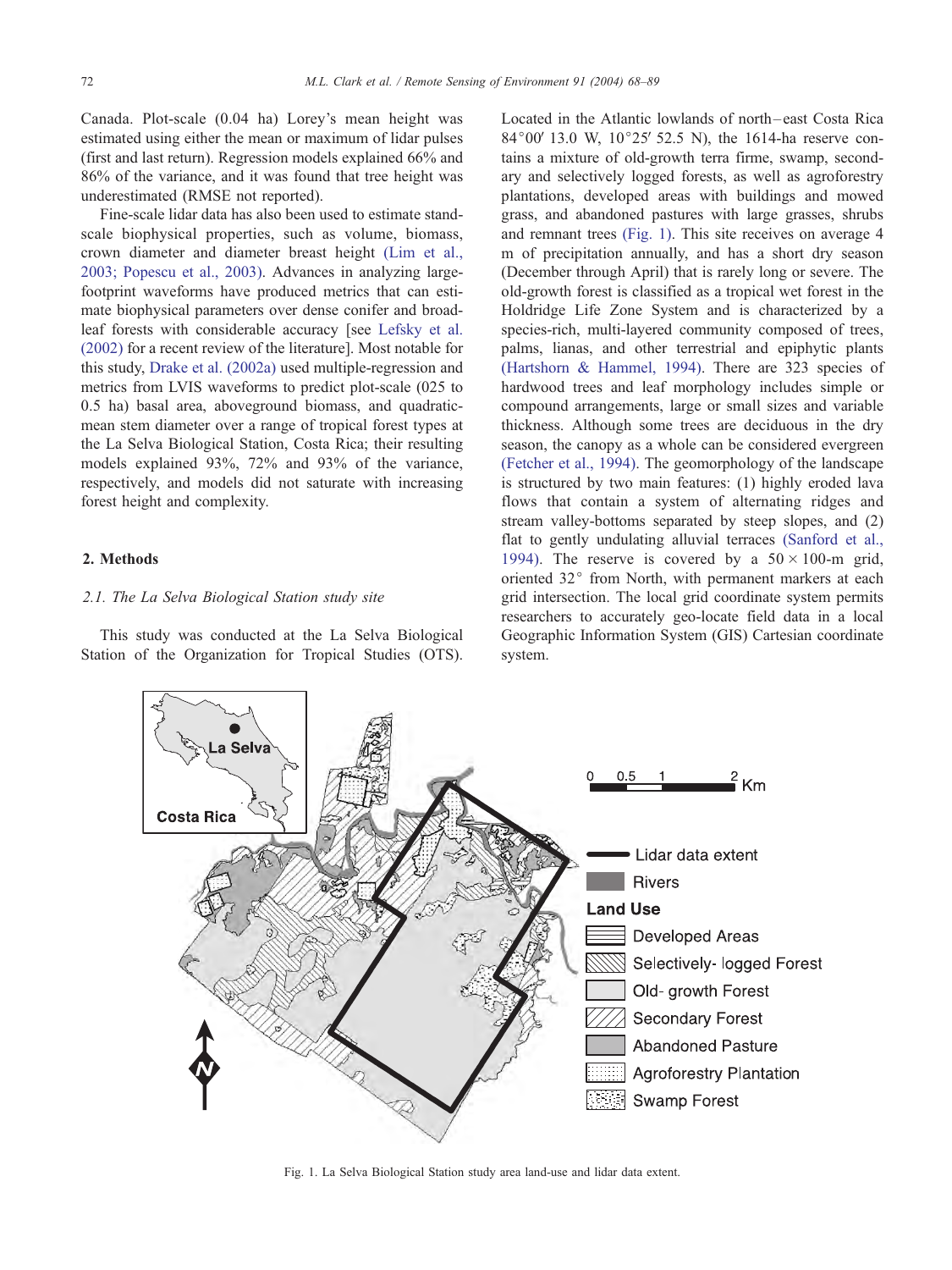<span id="page-5-0"></span>Table 1 Topographic reference data

|                        | Count | Min   | Max    | Mean  | Median |
|------------------------|-------|-------|--------|-------|--------|
| Elevation (m)          | 3859  | 38.78 | 141.37 | 70.93 | 62.38  |
| Slope $(\text{deg})^a$ | 932   | 0.00  | 44.00  | 12.94 | 12.00  |
| $\sim$ $-$             |       |       |        |       |        |

Measured only in old-growth forest.

## 2.2. Topographic reference data

The DTM elevation was compared to 3859 in situ elevation points (Table 1) that were surveyed in 1991 using optical-leveling techniques [\(Hofton et al., 2002\).](#page-20-0) In the comparison, co-located survey points and DTM cells were determined by linking points to the nearest 1-m DTM cell centroid based on x,y coordinates. Survey data cover the range of land-use and geomorphic conditions found in the reserve. A total of 1321 of these points were measured at grid intersections, while the remaining points do not have permanent markers and are located off the grid, mainly in the northwest to southeast direction between grid intersections. All survey points were transformed to the Universal Transverse Mercator (UTM), WGS-84 datum coordinate system from the local La Selva coordinate system using a least-squares affine transformation based on five differential-GPS points, as used by [Hofton et al.](#page-20-0) (2002). DGPS measurements were taken from permanent towers or in open areas to avoid obstruction by vegetation. Differential corrections were performed using data from a base station at La Selva. The transformation had an overall RMSE of 0.57 m ( $X_{RMS} = 0.48$  m,  $Y_{RMS} = 0.31$  m). The vertical values of the survey points were shifted from the local reference mean sea level (MSL) to the WGS-84 ellipsoid MSL using the constant 11.44-m offset published by Hofton et al.. This offset was verified by selecting the four to five nearest FLI-MAP (discussed below) lidar returns around three grid monuments in open areas with very flat, mowed lawn. The average vertical offset between surveyed and lidar-derived elevations was also found to be 11.44 m. Neither the FLI-MAP data nor the reference data were referenced relative to a geoid, and so the elevation offset between the datasets is constant across the study extent.

DTM error was analyzed relative to slope and land-use factors. A total of 932 survey points at grid intersections in old-growth forest were further classified into one of four slope classes based on field measurements from a separate forest structure study ([Clark et al., 1999;](#page-19-0) field data summarized in Table 1). Slope classes included:  $0-3^\circ$ ,  $3-10^\circ$ ,  $10 20^{\circ}$  and  $>20^{\circ}$ . A total of 2060 survey points were classified into one of seven land-use categories based on an overlay operation with an existing year 2000 land-use map [\(Fig. 1\)](#page-4-0) derived from historic aerial photographs, IKONOS imagery and survey maps (OTS, unpublished data). The land-use categories, from short-simple to tall-structurally complex vegetation, were: Developed Areas, Pastures, Plantations (abandoned and current), Secondary forests (1 to 34 years

old), Selectively logged Forest (including 50-year-old, abandoned agroforestry areas), Swamp forests and Old-growth forests. To limit the confounding effect of slope on DTM error (discussed in Section 3), only survey points on slopes less than  $10^{\circ}$  were considered in the land-use analysis. A mask delineating areas with slopes less than  $10<sup>°</sup>$  was created by sampling the DTM-derived slope (Arc/Info 8.0.1, Environmental Systems Research Institute, Redlands, CA) after filtering with an averaging  $3 \times 3$ -cell filter.

# 2.3. Reference field heights

# 2.3.1. Individual tree heights

In the field, the maximum height of a crown was estimated with a handheld laser range-finder (Impulse-200LR, Laser Technology, Englewood, CO) for individual trees taller than 20 m. Several readings of the crown apex (i.e., highest foliage) were taken per individual from different locations (if possible) and trees were included in analyses if their measurement standard deviation was less than 1 m. The mean of the readings for an individual established the tree's height. Only the >20-m height class was considered because field measurements were taken  $3-4$ years after the FLI-MAP overflight, and rapid tree growth in smaller tree-height classes during this time would confound the analysis.

The heights of 21 trees in pasture with isolated crowns were measured in the field during July 2001 ( $\sim$  9 species, Table 2). The crown center (centroid) for each pasture tree was estimated using DGPS readings from a Trimble Pro XL GPS and on-site base station (Trimble Navigation Limited, Sunnyvale, CA) and subsequent visual spatial adjustment of the DGPS points with reference to the DCM.

Between February and October 2000, the heights of 59 old-growth forest emergent trees were measured (11 species, Table 2) in the field and their trunks were geo-located relative to the closest grid marker using a tape measure and compass. Trunk locations were then transformed to UTM coordinates [\(Hofton et al., 2002\)](#page-20-0) and crown centroids were identified through visual adjustment of trunk points with reference to the DCM. We selected canopy-emergent trees in old-growth forest for analysis because (1) they are major components of overall forest biomass [\(Clark & Clark,](#page-19-0) 1996), (2) they were easy to locate unequivocally in the DCM, and (3) their height growth in the 3 years between field measurement and the lidar overflight was expected to be minimal.

| Table 2                                                                |  |  |  |  |  |
|------------------------------------------------------------------------|--|--|--|--|--|
| Height reference data for individual trees and plots (units in meters) |  |  |  |  |  |

|                              | Count Min |            |                         | Max Mean Median S.D. |       |
|------------------------------|-----------|------------|-------------------------|----------------------|-------|
| Old-growth emergent trees 59 |           |            | 31.00 56.39 45.04 44.34 |                      | 5.76  |
| Pasture trees                | 21        |            | 20.01 51.19 31.64 27.54 |                      | 10.73 |
| Plots (all stems)            | 32        | 0.38 17.53 | 6.19                    | 4.70                 | 5.27  |
| Plots (tree stems)           | 32        | 0.38 18.53 | 728                     | 4.70                 | 6.17  |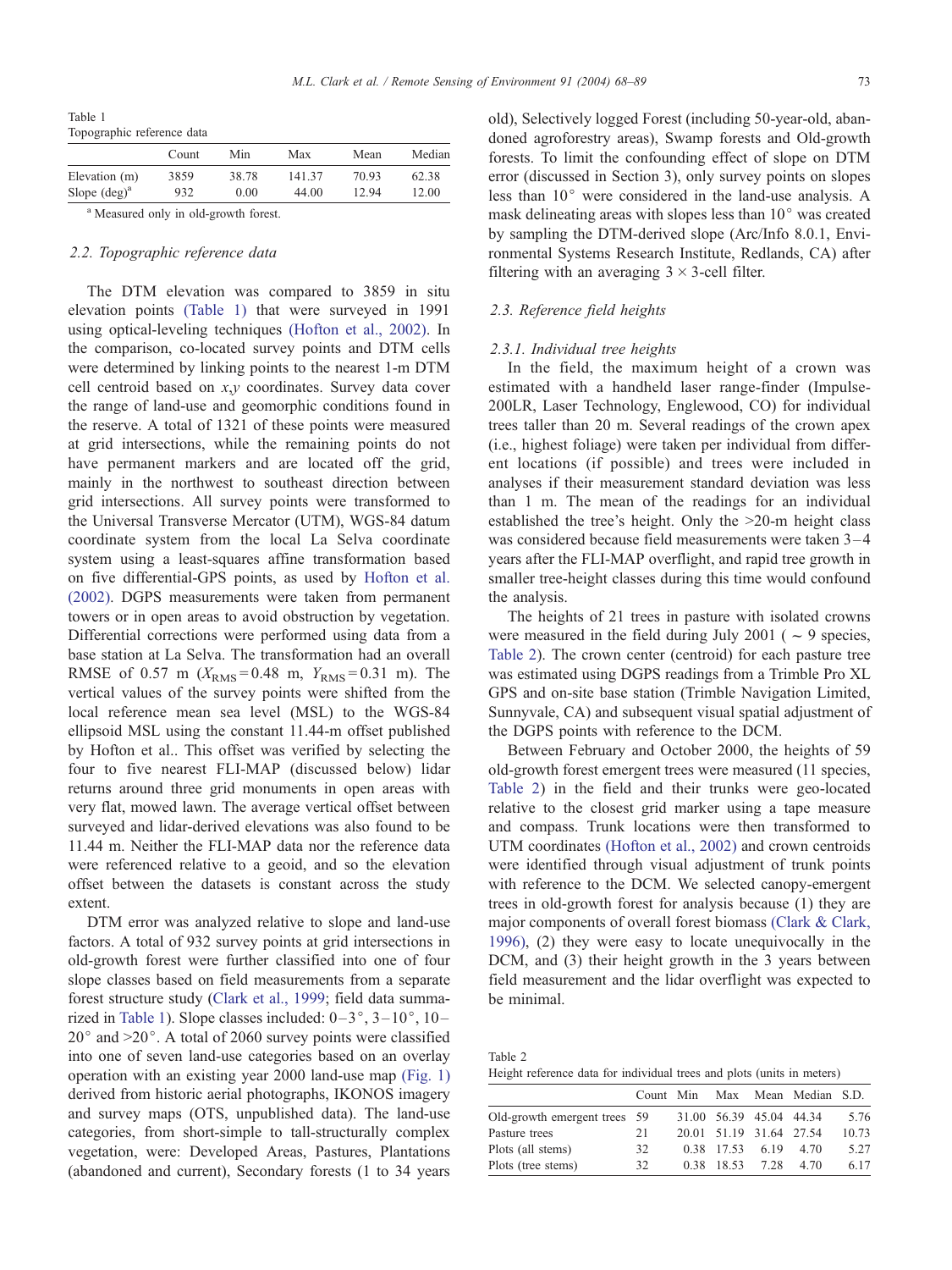## <span id="page-6-0"></span>2.3.2. Plot-scale stem heights

For plot-scale reference data, we used stem heights from a 1997 census of agroforestry plantations within La Selva [\(Menalled et al., 1998\).](#page-20-0) The 32 plantation plots considered in this study were on 1-year  $(n=9)$ , 4-year  $(n=9)$  and 16-year  $(n=14)$  cutting cycles and had stems spaced 2 m apart at roughly equal densities at the time of the census. Each plot had a total area of 0.04, 0.08, and 0.13 ha, respectively, and the oldest trees in a plot were 6 years old in 1997. All trees were one of three species: Hyeronima alchorneoides (Euphorbiaceae), Cedrela odorata (Meliaceae), or Cordia alliodora (Borginaceae). Seven of the fourteen 16-year rotation plots included a mixture of one of the three dominant tree species as well as a sub-canopy palm Euterpe oleracea (mean height 7.13 m) and a smaller understory shrub *Heliconia* imbricata (mean height 1.53 m). The two-dimensional area of each field plot (i.e., a rectangle polygon) was digitized in a GIS and located with visual reference to the DCM.

In the field, height measurements were recorded with a laser range-finder for every individual stem in the plot. Plot mean height [\(Table 2\)](#page-5-0) was calculated in two ways: (1) as the average of heights for all stems in the plot (termed ''all stems''), and (2) the average of heights for trees in the plot (termed ''tree stems''). Note that the difference between these two metrics lies in the inclusion of a mix of canopy (tree) and sub-canopy (palm and shrub) stem heights in the plot mean-height calculation for 7 of the 32 plots; the mean height of the other 25 plots, which did not include the palms and shrubs, did not differ between the two methods.

#### 2.3.3. Accuracy of field-height measurements

We established the vertical accuracy of the laser rangefinder in two ways. In one case, five height estimates at 10-, 20-, 30- and 40-m distances from a 15.00-m pole in an open area were found to have an overall vertical mean error of  $+0.18 \pm 0.14$  S.D. m (slight overestimation). There was no significant effect on the mean height measured with distance (Kruskal-Wallis non-parametric ANOVA,  $\alpha$  = 0.5). Next we analyzed the stem height of actual trees. Crown apices were more difficult to identify from the ground than the top of the 15-m pole. Four trees in open areas had range-finder height estimates made before being cut down. The actual height of the tree was then measured from its horizontal position on the ground, including the stump. The four trees had an average ground-measured height of 27.3 m and a rangefinder estimate mean error of  $+1.45 \pm 1.67$  S.D. m (overestimation). In summary, reference measurements using the laser range-finder have their own associated error, mostly due to the human observer's inability to identify the apex of the tree crown, rather than distance from the target. The overall bias appears to be an overestimation of tree height by the laser range-finder technique.

# 2.4. Small-footprint lidar data

The lidar data used in this study is from the FLI-MAP system (John E. Chance and Associates, Lafayette, LA), which was flown in a helicopter over La Selva in October 1997. The sensor is a small-footprint, first-return  $0.9$ - $\mu$ m laser sensor that has a 8000-Hz pulse rate,  $30^{\circ}$  scan angle, 2-mrad beam divergence, typically 9-point/ $m<sup>2</sup>$  sampling density, 30-cm footprint spacing, and a rated vertical accuracy of  $\sim 10$  cm [\(Blair & Hofton, 1999; Huising & Gomes](#page-19-0) Pereira, 1998). The 10-cm footprints [\(Hofton et al., 2002\)](#page-20-0) were converted to a Triangular Irregular Network (TIN) (John E. Chance and Associates), and the final product delivered for analysis by the data distributor (Fig. 2A) was a raster digital surface model (DSM) interpolated from the TIN with 0.33-m cell support (each containing a height).



Fig. 2. A three-dimensional perspective of a  $250 \times 250$ -m subset of the lidar raster products, all covering the same geographic extent in an old-growth forest: (A) the unprocessed lidar height surface (i.e., digital surface model, DSM), (B) the estimated sub-canopy elevation surface (i.e., digital terrain model, DTM), and (C) the estimated vegetation height surface (i.e., digital canopy model, DCM) resulting from the subtraction of the DTM (B) from the DSM (A). In (C), canopy emergent trees are red-tone, concave domes.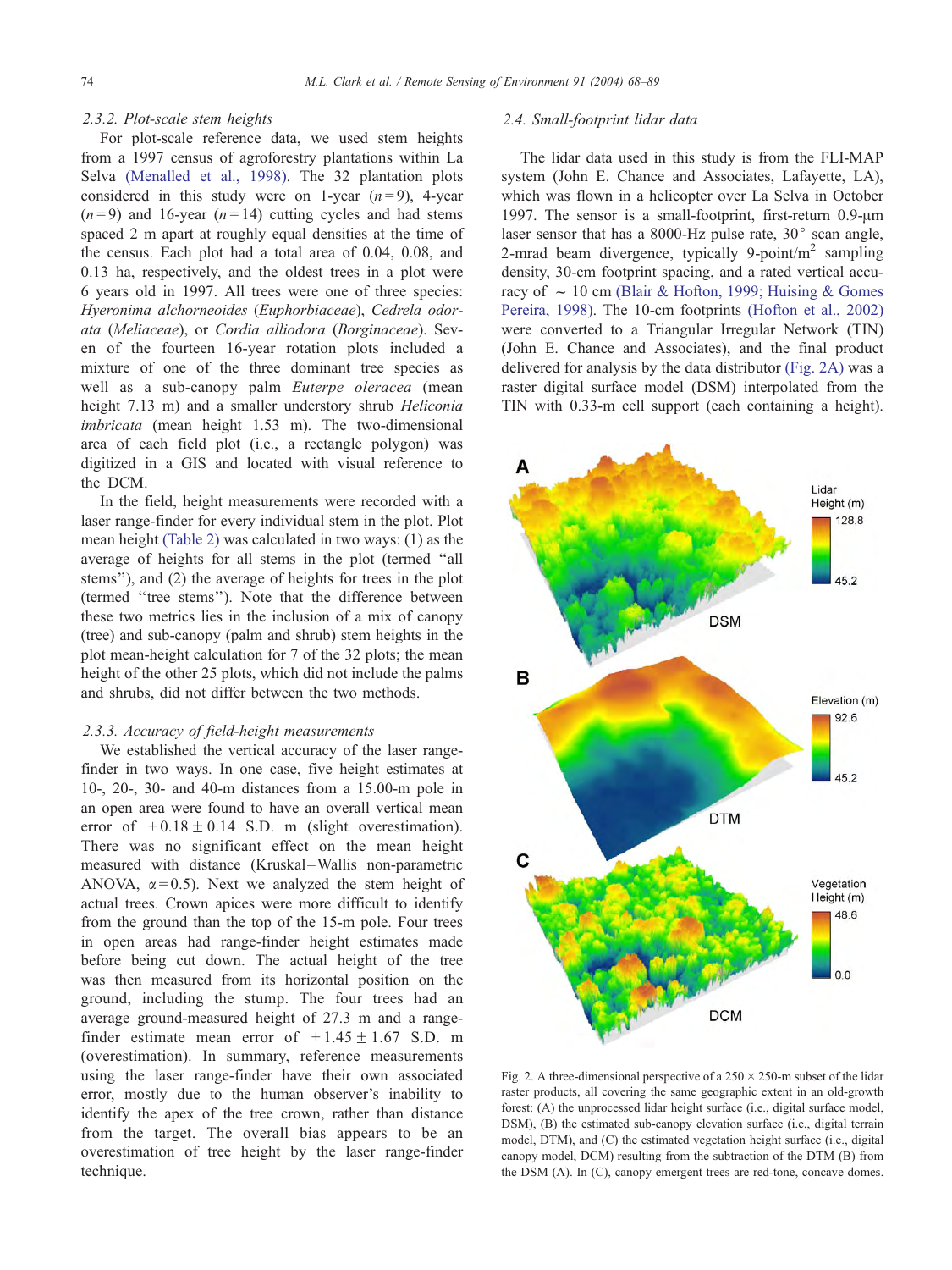The DSM covered a 754-ha area of the reserve [\(Fig. 1\).](#page-4-0) Previous lidar research that used this dataset include analyses of LVIS pseudo-waveforms synthesized from the DSM cells [\(Blair & Hofton, 1999\)](#page-19-0) and a comparison of LVIS to FLI-MAP sub-canopy elevation retrieval [\(Hofton et al.,](#page-20-0) 2002). In the latter study, FLI-MAP elevation readings over areas of structurally complex vegetation (e.g., old-growth forest) were found to be mostly from canopy, not the ground, as is to be expected from a first-return sensor. However, in a 25-m diameter circular area, there were at least some FLI-MAP hits that coincided with survey elevations [\(Hofton et al., 2002\),](#page-20-0) which may be due in part to sensor's relatively high sampling density [\(Huising & Gomes](#page-20-0) Pereira, 1998).

# 2.5. Ground retrieval and DTM interpolation

To create a DTM, FLI-MAP data processing involved two major steps: (1) identifying ground-return cells in the DSM, and (2) subsequent geostatistical interpolation of ground cells to form a DTM. We developed two simple groundretrieval algorithms that sought a balance between processing speed and the minimization of elevation error over the range of vegetation and terrain conditions found at La Selva.

#### 2.5.1. Local-minima ground-retrieval scheme

The local-minima algorithm proceeded as follows: a grid of non-overlapping, square cells was overlaid on top of the original DSM. Within each grid cell, one local-minima DSM cell (0.33-m support) was selected and identified as a ground return. This procedure resulted in a population of ground-return cells for each of the five grid scales considered independently: 5, 10, 15, 20 and 30 m. As previously discussed in Section 2.4, at a relatively coarse scale (e.g., a 25-m diameter circle), there is expected to be at least one lidar pulse that penetrates to or near the ground surface. This pulse would register as a cell of relatively low height in the DSM; and thus, the above local-minima scheme is analogous to selecting the lowest return in a square footprint of a specified scale (i.e., 5, 10 m, etc.). Ground-return cells identified at each scale were then used in separate geostatistical interpolation schemes (described below) that generated DTMs with a 1-m cell size. Samples from each DTM were compared to 3859 co-located reference points (Section 2.2). The overall RMS errors of the resulting DTMs were used as the basis for the selection of a final ground-retrieval/ interpolation scheme.

# 2.5.2. DTM interpolation schemes

The inverse distance weighted (IDW) and ordinary kriging (OK) geostatistical techniques were assessed for the interpolation of the final DTM (Section 1.2). In both procedures, DSM ground-return cells (0.33-m support) were treated as representing a cloud of xyz-coordinate points, with the cell's centroid defining the  $x$  and  $y$  coordinates and the cell's DSM height defining the z value. Note that these

points have less variance than they would if derived directly from the original lidar footprints, instead of from the DSM. This is because DSM cell values were smoothed from TINinterpolation and subsequent rasterization.

IDW interpolation of ground points was conducted using Arc/Info 8.0.1 (Environmental Systems Research Institute, Redlands, CA). The IDW interpolation moved in a circular window of 50-m radius and included at least four data points. The IDW power parameter specifies how sample points are weighted with distance from the interpolation node. A lower power relaxes the weighting of near points, causing more smoothing in the interpolated surface [\(Isaaks](#page-20-0) & Srivastava, 1989). Initial experiments based on minimizing RMSE identified that a value of 2 was the most appropriate IDW power for this dataset.

For OK, an isotropic normal-score transform variogram [\(Goovaerts, 1997\)](#page-20-0) for each set of ground points (i.e., 5, 10, etc. scales) was manually fitted using Variowin v2.21 [\(Pannatier, 1996\).](#page-20-0) These models contained a short- and long-range nested structure and a very small nugget effect [\(Goovaerts, 1997; Isaaks & Srivastava, 1989\).](#page-20-0) Ordinary kriging of the normal-score data points was performed using the GSLIB v2.0 software package [\(Deutsch & Journel,](#page-19-0) 1992) with a 250-m search radius, and the inclusion of 4 to 12 data points at each interpolation node.

#### 2.5.3. Iterative-addition ground-retrieval scheme

An additional ground-retrieval technique was tested that iteratively added in ground points at successively finer scales [\(Fig. 3\).](#page-8-0) Point selection proceeds through three iterations, each with three steps (in [Fig. 3;](#page-8-0) Iterations  $1-3$  are rows and steps are columns). In the first step of the first iteration ([Fig.](#page-8-0) 3; row 1, column 1), a coarse-scale grid (i.e., 20-m cells) is overlaid on the original DSM and one 0.33-m minima cell is selected from within each  $20 \times 20$ -m cell. In Step 2 ([Fig. 3;](#page-8-0) row 1, column 2), DSM minima cells are converted to xyz points. In Step 3 ([Fig. 3;](#page-8-0) row 1, column 3), a first-pass DTM is created from IDW interpolation with a 5-m support. The first iteration is essentially the local-minima scheme as described above, but with a 5-m IDW interpolation.

For Step 1 of Iterations 2 and 3 ([Fig. 3;](#page-8-0) rows 2 and 3, column 1), the coarse-scale grid is reduced by 5-m (i.e., from 20 to 15 m, or 15 to 10 m) and overlaid on the DSM; again, minima cells are identified, converted to xyz points, and then added to the population of minima points from the previous iteration. In Step 2 of Iterations 2 and 3 ([Fig. 3;](#page-8-0) rows 2 and 3, column 2), minima-point  $z$  values are subtracted from the DTM resulting from the previous iteration (row 1 or 2, column 3), and individual points 0.25-m higher than the DTM (marked with " $+$ " in [Fig. 3\)](#page-8-0) are removed from the population of minima points ([Fig. 3;](#page-8-0) row 2 or 3, column 2). In Iteration 2, Step 3 ([Fig. 3;](#page-8-0) row 2, column 3) another preliminary DTM is interpolated with IDW for use in the third iteration. At the end of the Iteration 3, a final population of ground points is interpolated with IDW or Ordinary Kriging (OK) with a 1-m support ([Fig. 3;](#page-8-0) row 3, column 3).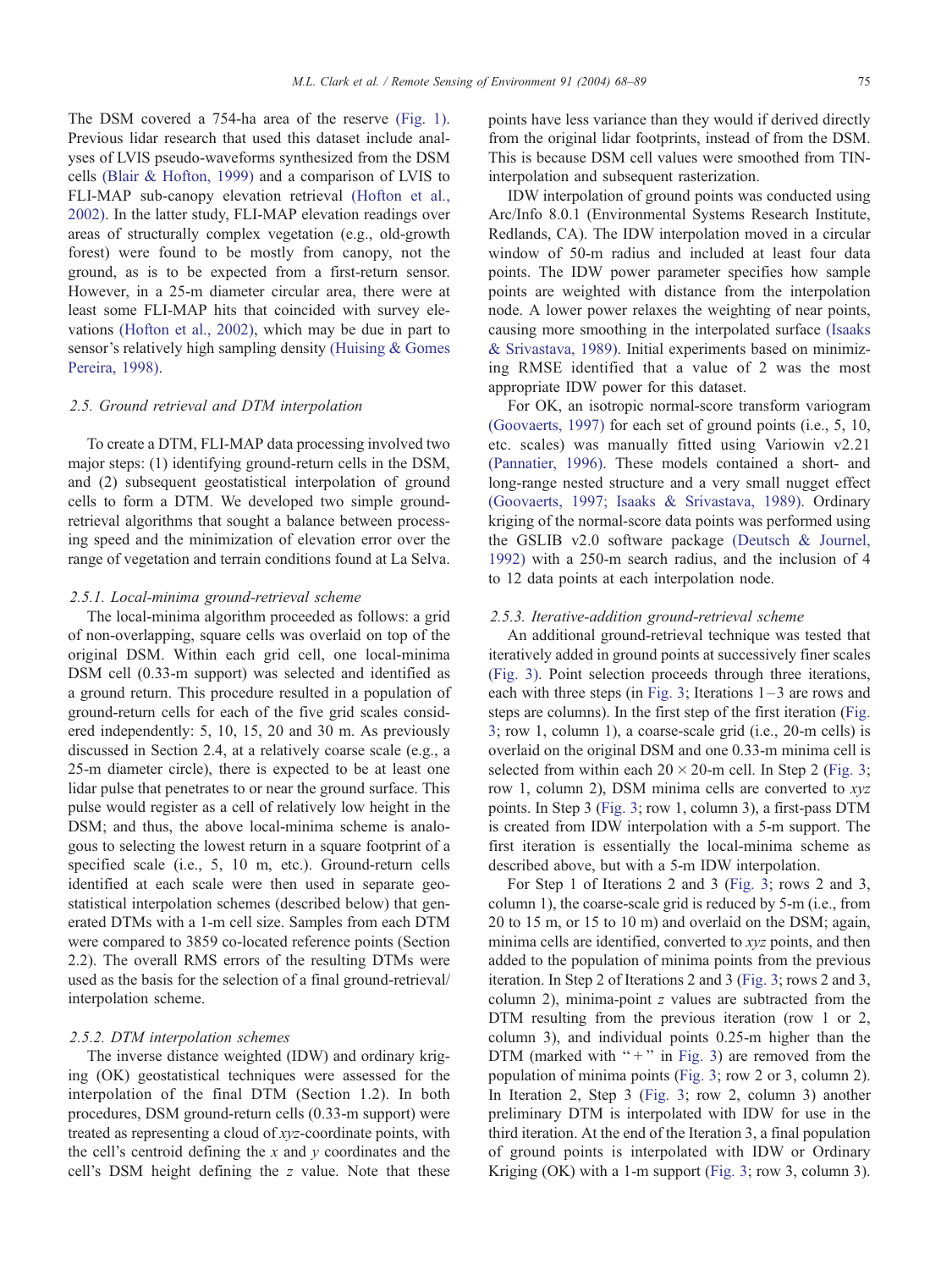<span id="page-8-0"></span>

Fig. 3. Conceptual flow of the iterative-addition ground-retrieval scheme (see Section 2.5 for details). Abbreviations are: digital surface model (DSM), digital terrain model (DTM), inverse distance weighed interpolation (IDW), and ordinary kriging interpolation (OK). Note: to create the figure, the same  $60 \times 60$ -m extent was placed on top of the actual DSM, and ground samples outside the extent were included in the DTM interpolation (Step 3, all iterations).

The effect on the mean-signed error of the final DTM using a 0.25-, 0.50- and 1.0-m residual threshold was evaluated; and subsequently, 0.25 m was deemed a conservative residual threshold in that it allowed finer-scale variation to be added back to the population of groundreturn points, while it minimized the risk of including understory vegetation points (and subsequently inflating the mean-signed error). To minimize processing time, an IDW interpolator with 5-m support was chosen for generating intermediary DTMs (Fig. 3; row 1 or 2 only, column 3); future research should test the impact of using a finerscale interpolation (i.e., 1 m) or an ordinary kriging interpolator on the accuracy of the final DTM product.

## 2.5.4. Sink removal

Roughly 0.5% of the DSM-derived, xyz points from the ground-retrieval schemes contained very low, spurious points that created local sinks in the interpolated DTM. We prevented some sinks from entering the population of ground points by imposing two restrictions on DSM localminima cells: (1) that the minima cell not lie 60-m lower than its highest neighboring DSM cell (no trees or other objects in the scene are expected to be taller than 60-m high), and (2) the cell not lie lower than the minimum study site elevation (30 m). Sink xyz points that persisted through the ground-retrieval process were automatically removed by calculating their sink depth from a first-pass DTM interpolation. All sink points greater than 5-m in depth were deleted

from the population of ground points, and the DTM surface was re-interpolated.

## 2.6. Digital terrain model (DTM) accuracy assessment

For each DTM interpolated, error was calculated by subtracting DTM elevation from the elevation measured at co-located field-survey points (DTM-reference; sensu [Hodgson et al., 2003\)](#page-20-0). Calculated error statistics included mean-signed error, mean absolute error (MAE), and RMSE [\(Isaaks & Srivastava, 1989\).](#page-20-0)

The final DTM with the lowest RMSE was submitted to a more rigorous analysis that sought to understand the variation of error across the TRF landscape. We asked the following questions:

- (1) Does DTM error differ among slope inclination categories in old-growth forest?
- (2) Does DTM error differ among land-use categories?

As reviewed in Section 1.1, relatively dense and structurally complex vegetation decreases DTM accuracy. Lidar range error also increases non-linearly with greater surfaceinclination angle [\(Baltsavias, 1999a\);](#page-19-0) and, when dense vegetation types occur in areas of steep terrain, these combined vertical errors decrease the accuracy of the interpolated surface over relatively short horizontal distances [\(Hodgson et al., 2003\).](#page-20-0)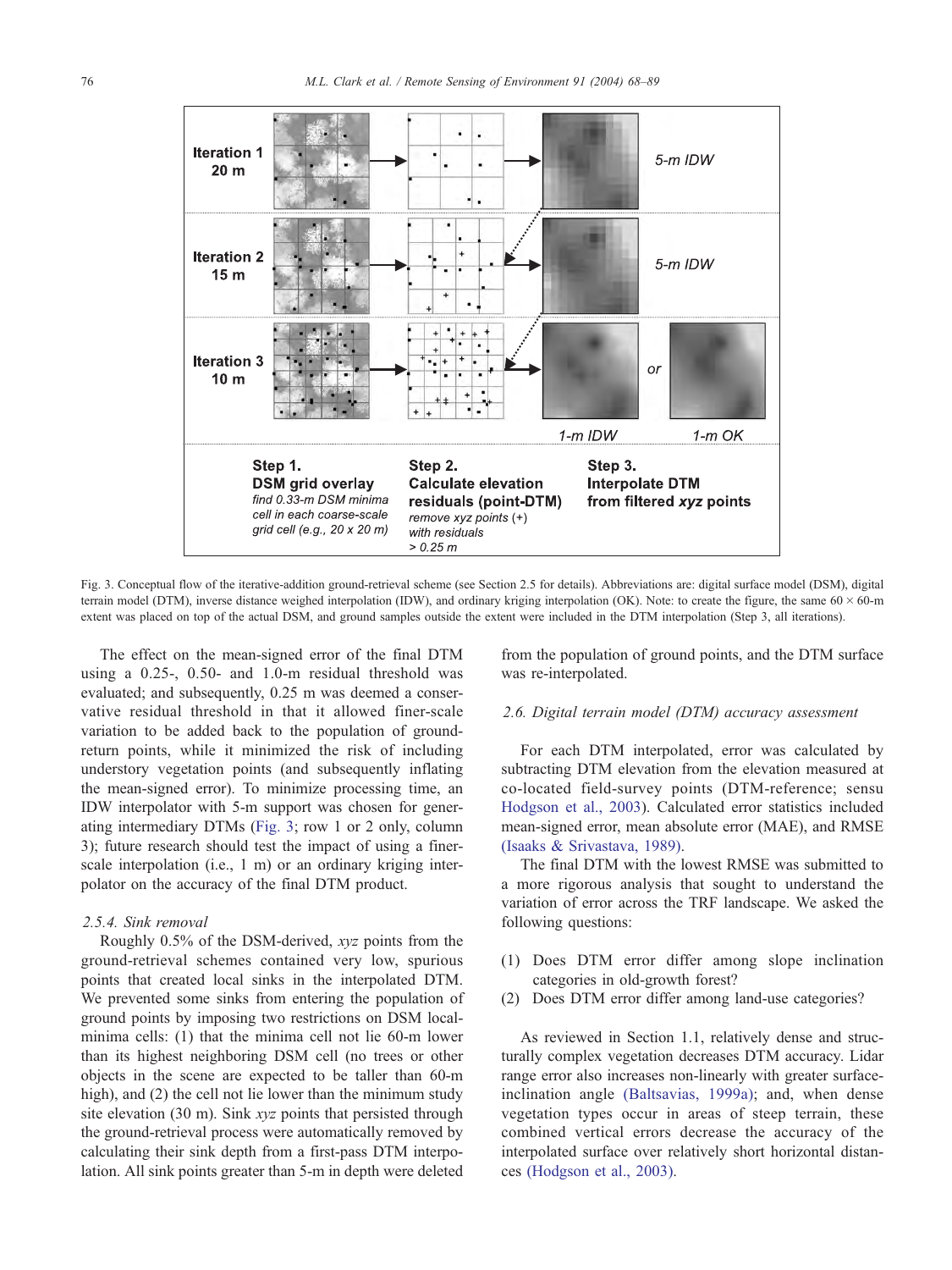<span id="page-9-0"></span>The square-root transformation of the mean absolute error (SqrtMAE) was used in an ANOVA to test for statistical significance of the above hypotheses (sensu [Hodgson et al., 2003\)](#page-20-0), with  $\alpha = 0.05$ . The square-root transformation of MAE was chosen to adjust the positively skewed distribution of MAE to a normal distribution, as required by ANOVA. Since the minimum distance between reference points was 0.28 m, the classical ANOVA assumption of independence of residuals was suspect; therefore, we opted to use the generalized least-squares ANOVA with a residual variance –covariance weighting, formulated by [Gotway and Cressie \(1990\).](#page-20-0) The weightings take into consideration residual autocorrelation and reduce chances of committing Type I errors. This technique requires a variance –covariance model of the SqrtMAE residuals (SqrtMAE minus a trend component). The trend component of the SqrtMAE points was estimated using ordinary kriging of the local mean [\(Goovaerts, 1997\).](#page-20-0) An isotropic variogram of the resulting SqrtMAE residuals was modeled, and this model in conjunction with the data-to-data distances of the survey points were used to estimate the SqrtMAE residual variance–covariance sub-matrices for each class (e.g., Oldgrowth, Developed Areas, etc.), as required by the spatial ANOVA [\(Gotway & Cressie, 1990\).](#page-20-0)

## 2.7. Stem height accuracy assessment

A digital canopy model (DCM) was calculated by subtracting the final 1-m support DTM, bald-Earth surface from the lidar DSM (i.e., DCM = DSM - DTM, [Fig. 2\)](#page-6-0). The DCM maintained the 0.33-m support of the DSM. Individual tree and plot-scale stem heights were estimated from the DCM using metrics that had comparable spatial supports and calculations as those used in the field (sensu [Drake et](#page-19-0) al., 2002b; Næsset, 1997).

Plot-scale DCM metrics considered the same two-dimensional area as field plots, i.e., same spatial support. In field measurements, plot mean height was calculated as the average height of stems spaced 2-m apart (Section 2.3). Following [Næsset \(1997\),](#page-20-0) we devised a comparable lidar metric that averaged the DCM local-maxima (i.e., maximum height) from each  $2 \times 2$ -m cell in a grid overlaying each plot.

Alternatively, we also calculated the average of all heights (i.e., all DCM cells) in the plot extent. These two lidar metrics are referred to as  $Mean_2 \times_2$  and  $Mean_{ALL}$ , respectively.

Field measures of individual tree height located the highest leaf or twig in a crown (i.e., crown apex). Similarly, we based DCM metrics for estimating tree height on a sample of cells from within the crown. All DCM cells within 5 horizontal meters of the crown centroid were sampled and tree height was estimated as the maximum value of the cells (referred to as ''Maximum''). Since crowns had multiple peaks of high foliage, field measures may have missed the highest crown apex. In consideration of this potential field error, we devised another metric that averaged DCM cells whose values were above the 95% quantile (sensu [Ritchie et al., 1993;](#page-20-0) referred to as Mean<sub>95</sub>).

At individual tree and plot scales of analysis, height error was calculated as the difference between the DCM and field-height metrics (DCM - field, sensu [Næsset, 1997\)](#page-20-0). These errors, which are residuals from a 1:1 relationship, were summarized with the statistics mean-signed error, MAE and standard deviation [\(Isaaks & Srivastava, 1989\).](#page-20-0)

We also evaluated the linear relationship between lidar and field-height metrics with regression analyses, which provided a coefficient of determination  $(r^2)$  value and a model RMSE (referred to as RMSEm). RMSEm was calculated from prediction residuals (sensu [Drake et al., 2002a;](#page-19-0) Næsset, 2002; Næsset & Økland, 2002) and is the general error expected if the regression model were applied to DCMderived estimates, i.e., calibration using ground measurements. Because we did not have an independent set of field data for model validation, model prediction residuals needed for calculating RMSEm were acquired through a common cross-validation procedure [\(Drake et al., 2002a; Næsset,](#page-19-0) 2002; Næsset & Økland, 2002; Popescu et al., 2003).

# 3. Results

# 3.1. DTM generation and accuracy assessment

The five local-minima ground-retrieval scales tested in this study (i.e., 5, 10, 15, 20 and 30 m) had overall RMSE

| P. | $\sim$ |  |
|----|--------|--|
|    |        |  |

| Error of digital terrain model (DTM) elevation estimates ( $n = 3859$ , units in meters) <sup>a</sup> |  |  |  |
|-------------------------------------------------------------------------------------------------------|--|--|--|
|                                                                                                       |  |  |  |

| Error of digital terrain model (DTM) elevation estimates ( $n = 3859$ , units in meters) |                   |                  |         |      |        |          |       |  |  |  |  |
|------------------------------------------------------------------------------------------|-------------------|------------------|---------|------|--------|----------|-------|--|--|--|--|
| Interpretation <sup>o</sup><br>(ground retrieval <sup>c</sup> )                          | RMSE <sup>d</sup> | MAE <sup>e</sup> | Mean    | S.D. | Median | Min      | Max   |  |  |  |  |
| IDW (local minima)                                                                       | 2.47              | 1.78             | $+0.68$ | 2.37 | 0.69   | $-14.80$ | 17.64 |  |  |  |  |
| IDW (iterative-addition)                                                                 | 2.47              | 1.75             | $+0.08$ | 2.47 | 0.29   | $-16.29$ | 16.54 |  |  |  |  |
| OK (local minima)                                                                        | 2.39              | 1.69             | $+1.10$ | 2.13 | 0.94   | $-14.77$ | 18.62 |  |  |  |  |
| OK (iterative-addition)                                                                  | 2.29              | 1.60             | $+0.97$ | 2.07 | 0.83   | $-17.14$ | 16.89 |  |  |  |  |

<sup>a</sup> Error is calculated as DTM-field-survey elevation (deviation from 1:1 relationship).

 $<sup>b</sup>$  Interpolation schemes are: IDW = inverse distance weighted, or OK = ordinary kriging.</sup>

 $c$  Ground-retrieval schemes are: local-minima = minimum DSM cell in a 20  $\times$  20-m grid, or iterative-addition = iteratively adding local-minima from 20-, 15- to 10-m scales.<br><sup>d</sup> RMSE is root mean-square error.

<sup>e</sup> MAE is mean absolute error.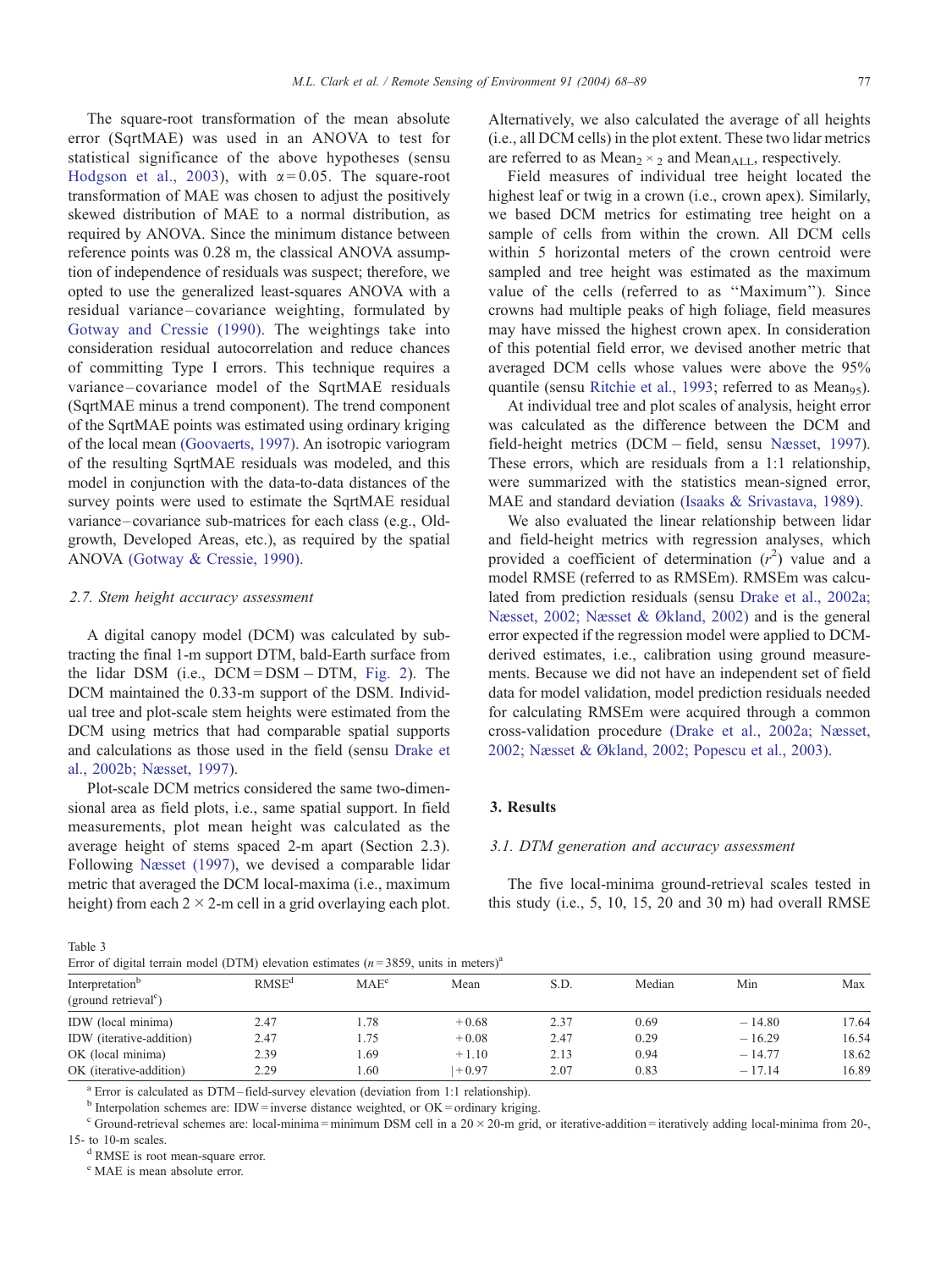<span id="page-10-0"></span>

Fig. 4. An example of ground-retrieved samples (i.e., xyz points) for (A) agroforestry plantations, and (B) an old-growth forest with an open swamp. Points shown are for the 20-m local-minima retrieval scheme (green dots) and the iterative-addition scheme spanning 20-, 15- and 10-m scales (green and red dots combined). The underlying gray-scale surface is from the final DCM [\(Figs. 2c and 8\).](#page-6-0) Extent is  $210 \times 180$  m.

errors ranging from 2.29 to 5.09 m, using either IDW or OK for surface interpolation (data not shown). The scale with the lowest RMSE for both interpolation methods was found to be 20 m. For this tropical landscape and lidar sampling density, 20 m appears to be the near-optimum scale to identify ground returns with the local-minima approach, and so only the results from this scale will be discussed [\(Table 3\).](#page-9-0) This optimal scale is likely determined by the average crown dimensions and canopy gap characteristics in old-growth forest, which comprises 69% of the study area.

By visual interpretation of colorized 1-m IKONOS imagery, [Clark et al. \(2004\)](#page-19-0) measured mean maximum crown diameter to be 19.6 m for all trees within old-growth plots. In this study, mean maximum crown diameter of the very largest, canopy-emergent trees in old-growth forests were measured from the ground to be 27.2 m  $(n=36)$ . At 15-m scales or finer, there was a higher probability that a DSM local-minima cell could lie completely within one large crown or many connected crowns. If these crowns are vertically dense, or have understory trees underneath, the



Fig. 5. (A) Empirical and modeled variograms from elevation points retrieved from the iterative-addition algorithm (20-m starting scale). (B) Relationship between lidar-estimated ground elevation (sampled from the final DTM [\(Fig. 2b\)\)](#page-6-0) and field-surveyed elevation.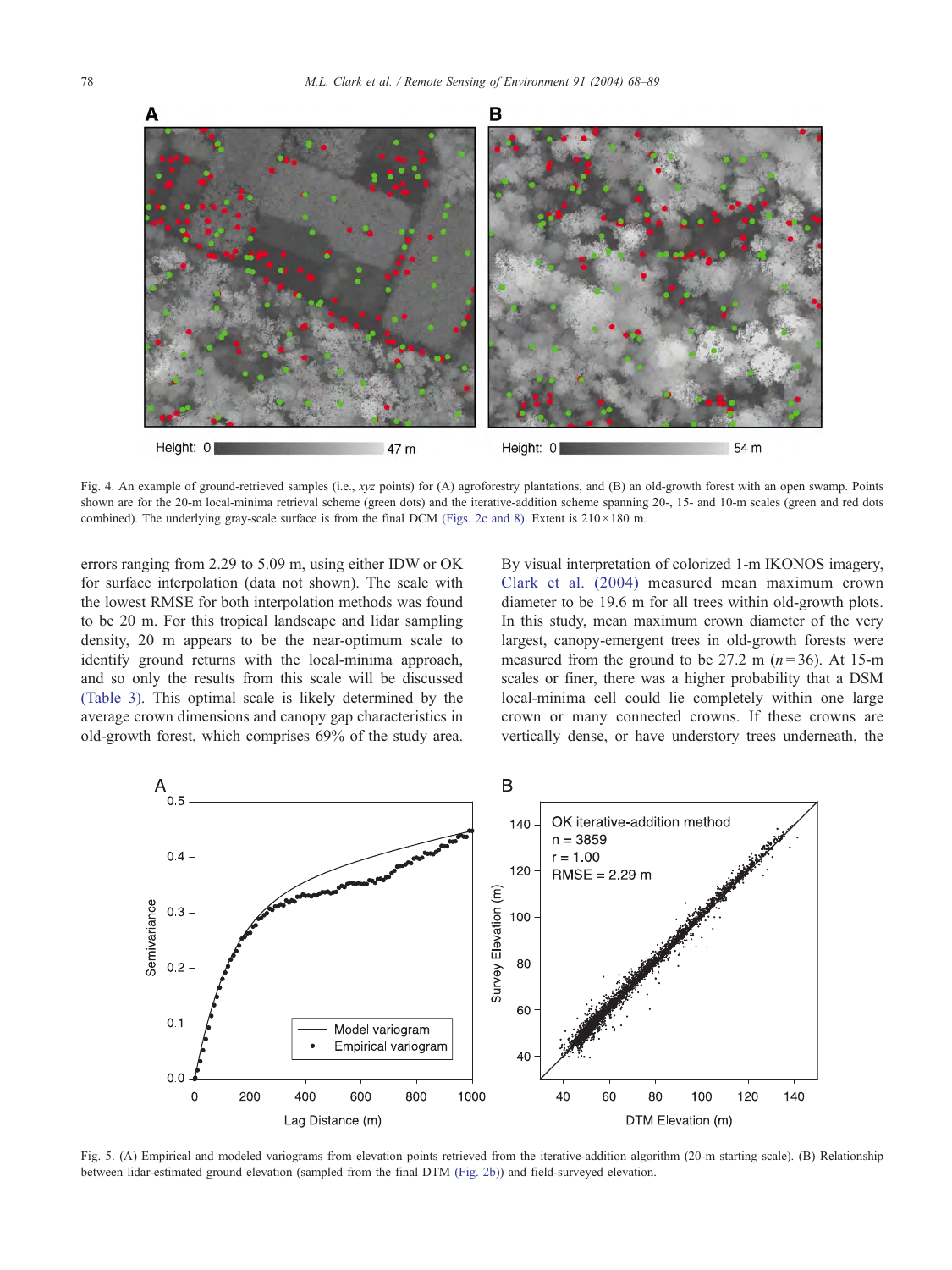<span id="page-11-0"></span>

Fig. 6. Root-mean-square error (RMSE) and mean-signed error distribution by slope class within old-growth forest. Numbers above the bars indicate the number of reference points for each category. Lines connecting classes indicate groups of homogenous mean absolute error  $(\alpha = 0.05; t\text{-tests})$ account for heteroscedasticity [\(Gotway & Cressie, 1990\)\)](#page-20-0).

DSM local minima would likely be from upper- or lowercanopy leaves or branches, not the ground. At 30-m scales or greater, there was a higher chance of selecting a canopygap DSM cell with a height from or near the ground; however, a trade-off exists in that local minima at coarser scales fail to sample fine-scale topography. As shown in [Fig.](#page-10-0) 4 (green points), the 20-m local-minima scheme identified DSM-cell minima (subsequently converted to xyz points) on the periphery of dense vegetation, such as in the shortest plantation plots, on the edges of emergent tree crowns and in more open swamps. The 20-m scale, iterative-addition scheme could identify more of these local-minima cells (xyz) points), while still avoiding the areas of densest vegetation ([Fig. 4,](#page-10-0) green and red points together).

The population of xyz points for each ground-retrieval scheme was used to model variograms needed for OK interpolation. The normal-score variogram from the 20-m

Table 4 DTM error on slopes  $\leq 10^{\circ}$  summarized by land use (in meters)<sup>a</sup>

| Land-use class            | Mean $\pm$ S.D. (RMSE)  |
|---------------------------|-------------------------|
| Developed areas           | $-0.53 \pm 0.88$ (1.02) |
| Abandoned pastures        | $-0.28 \pm 1.08$ (1.10) |
| Selectively-logged Forest | $+0.21 \pm 1.61$ (1.62) |
| Secondary Forest          | $+0.49 \pm 1.36$ (1.44) |
| Agroforestry plantations  | $+0.62 \pm 1.08$ (1.24) |
| Swamp Forest              | $+0.72 \pm 1.48$ (1.64) |
| Old-growth Forest         | $+1.01 \pm 1.66$ (1.95) |
| All classes               | $+0.66 \pm 1.59$ (1.72) |

<sup>a</sup> DTM interpolation from OK, iterative-addition scheme.

**RMSE** p Mean-signed Error Observed Error (m)  $\overline{0}$  $1115$  $\overline{191}$  $\overline{204}$ 53 196 171 130  $-1$ Abandoned Second Developed Areas Selectively-Indiant Secondary Swall<br>Ively Indary Formations<br>asture 99ed Forest Plantations<br><sup>dary Fotions</sup> Swamp Old-grov<br>tions Porest Old-growth

Fig. 7. Root-mean-square error (RMSE) and mean-signed error distribution by land-use class for all samples with slopes  $\leq 10^{\circ}$ . Numbers below the bars indicate the number of reference points for each category. Lines connecting classes indicate groups of homogenous mean absolute error  $(\alpha = 0.05; t\text{-tests account}$  for heteroscedasticity [\(Gotway & Cressie,](#page-20-0) 1990)).

scale, iterative-addition dataset (method used for final DTM interpolation, [Fig. 5A\)](#page-10-0) was found to have a zero nugget effect, exponential short-range structure of 380-m range with a sill of 0.31, and an additional long-range spherical structure spanning to a 2000-m range, comprising an additional 0.20 of the total sill (maximum sill modeled in study extent was 0.51).

Considering all 3859 survey points distributed throughout the landscape, the correlation (r) between DTM and reference elevation was  $+0.99$  ( $p < 0.0001$ ) for IDW interpolation and  $+1.00$  ( $p < 0.0001$ ) for OK interpolation, using either ground-retrieval scheme. In terms of RMSE, OK also performed better than IDW for DTM interpolation. There was a 0.18-m RMSE difference between the best IDW and OK interpolated surfaces [\(Table 3\).](#page-9-0) The inclusion of finer-scale local-minima points using the iterative-addi-

| Table 5                                                   |  |  |  |
|-----------------------------------------------------------|--|--|--|
| Canopy-surface height summarized by land use <sup>a</sup> |  |  |  |

| Land-use class            | No. of cells | Area<br>(Ha) | Mean<br>(m) | S.D.<br>(m) |
|---------------------------|--------------|--------------|-------------|-------------|
| Abandoned pastures        | 2,126,838    | 23.6         | 3.3         | 5.0         |
| Developed areas           | 826,562      | 9.2          | 8.0         | 8.2         |
| Agroforestry plantations  | 3,287,534    | 36.5         | 12.8        | 9.0         |
| <b>Secondary Forest</b>   | 5,395,687    | 60.0         | 12.9        | 8.2         |
| Old-growth Forest         | 43,675,481   | 485.3        | 20.5        | 8.8         |
| Swamp Forest              | 4,210,094    | 46.8         | 20.5        | 11.1        |
| Selectively-logged Forest | 3,271,990    | 36.4         | 20.8        | 11.0        |

<sup>a</sup> Calculated by from the digital canopy model (DCM), 0.33-m cells.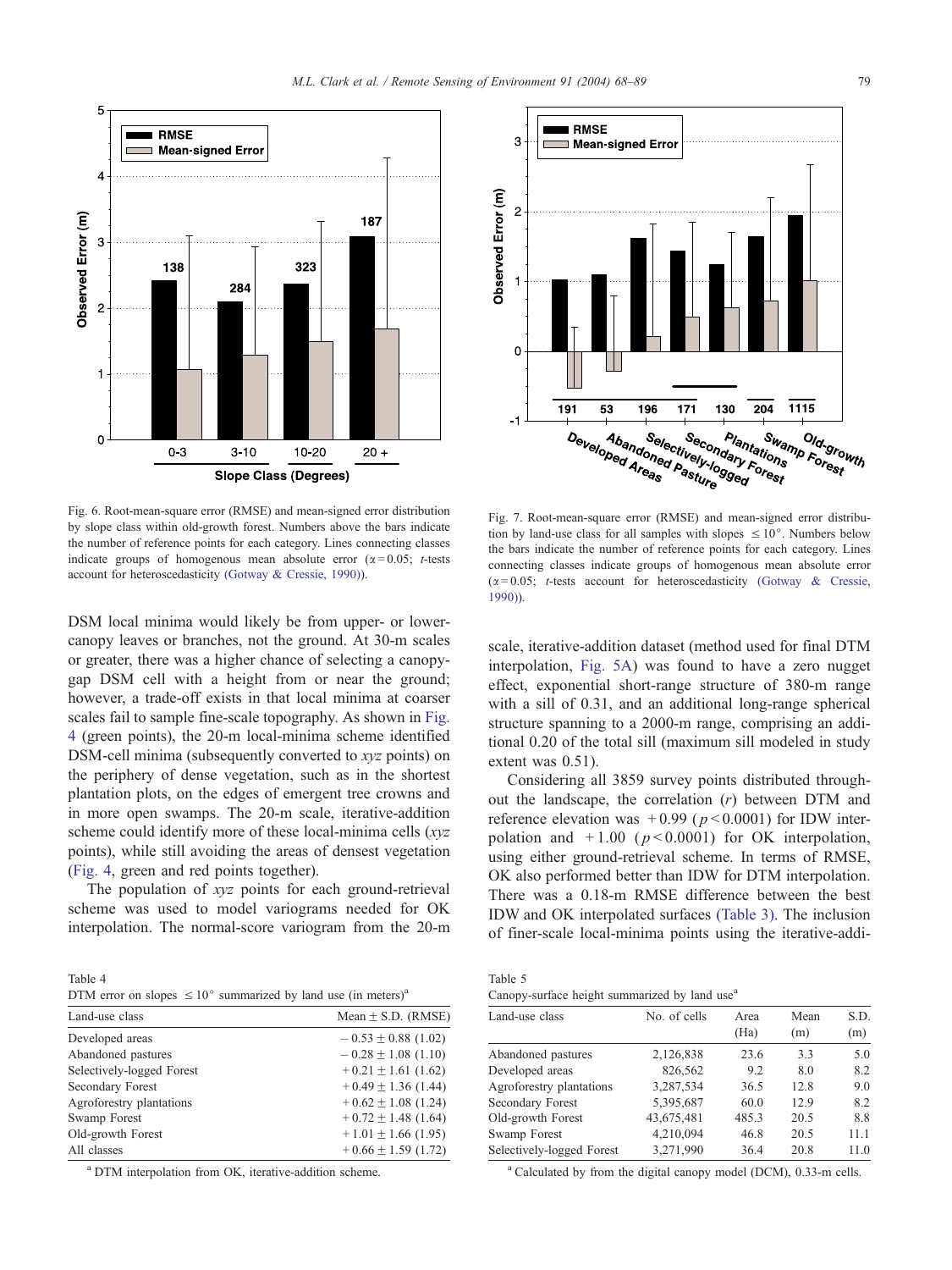<span id="page-12-0"></span>tion scheme (i.e., iteratively adding local-minima from 20,15 to 10-m scales) improved the OK-interpolation RMSE by 0.10 m, resulting in an overall RMSE of 2.29 m [\(Fig. 5B;](#page-10-0) [Table 3\)](#page-9-0). All DTMs had a positive mean-signed error, and so they tended to overestimate elevation. Although this overestimation was up to 0.87 m higher with OK relative to IDW interpolation, the mean absolute error (MAE) using OK was lower [\(Table 3\).](#page-9-0) Indeed, the OK DTM was significantly more accurate than IDW interpolation, using either ground-retrieval technique  $(n=3859,$ paired *t*-test of sqrtMAE,  $p < 0.0001$  for both comparisons). As expected, OK was found to reduce the variance of errors ([Table 3,](#page-9-0) standard deviation). This smoothing of the variance across space tends to minimize the influence of spurious understory vegetation or downed trunks that are inevitably included in the DTM interpolation. In contrast, IDW does not exhibit this desirable smoothing effect as strongly as OK. The OK iterative-addition method was selected to generate the final DTM because the surface had a relatively low error variance and the lowest overall RMSE and MAE. This DTM was free of obvious underestimation (i.e., sinks) or overestimation (i.e., peaks) errors and revealed remarkable fine-scale detail of geomorphology [\(Fig. 2B\).](#page-6-0)

As expected, elevation error in the final DTM was not distributed evenly across the landscape. Mean absolute error

| Table 6                                                  |  |  |  |
|----------------------------------------------------------|--|--|--|
| Estimation error of individual tree heights <sup>a</sup> |  |  |  |

| MAE <sup>b</sup>                           |      | Mean    | S.D. |         | Max   |  |
|--------------------------------------------|------|---------|------|---------|-------|--|
| Old-growth trees <sup>c</sup> ( $n = 59$ ) |      |         |      |         |       |  |
| Maximum <sup>d</sup>                       | 3.67 | $-2.11$ | 4.11 | $-5.02$ | 11.59 |  |
| Mean <sub>95</sub> <sup>d</sup>            | 3.94 | $-2.72$ | 4.15 | $-4.40$ | 12.10 |  |
| Pasture trees <sup>c</sup> $(n=21)$        |      |         |      |         |       |  |
| Maximum <sup>d</sup>                       | 2.33 | $-1.58$ | 2.40 | $-5.11$ | 2.68  |  |
| $Mean_{95}^d$                              | 2.84 | $-2.30$ | 2.46 | $-5.64$ | 2.35  |  |

Units are in meters.<br><sup>a</sup> Error is calculated as: lidar (footnote d) – field (footnote c) height metric (deviation from 1:1 relationship).

<sup>b</sup> MAE is mean absolute error.

<sup>c</sup> Field metric is the maximum height in an individual crown (oldgrowth emergent or isolated pasture trees).

<sup>d</sup> Lidar metrics are: Maximum = maximum value of DCM cells; Mean<sub>95</sub> = mean of cells above 95% quantile.

(MAE) was significantly different between slope inclination classes in old-growth forest ( $p < 0.0001$ ). Mean-signed error was positive (overestimation of DTM elevation) and increased 0.62 m from the lowest to the steepest slope classes ([Fig. 6,](#page-11-0)  $+1.07$ -m  $[0-3^{\circ}]$  vs.  $+1.69$ -m  $[>20^{\circ}]$  mean-signed error). The difference in MAE between slopes  $0-3^{\circ}$  and  $0-$ 10° was not significantly different (paired *t*-test;  $p = 0.68$ ); however, the MAE on slopes  $\leq 10^{\circ}$  was significantly less



Fig. 8. Landscape-scale overview of the final digital canopy model.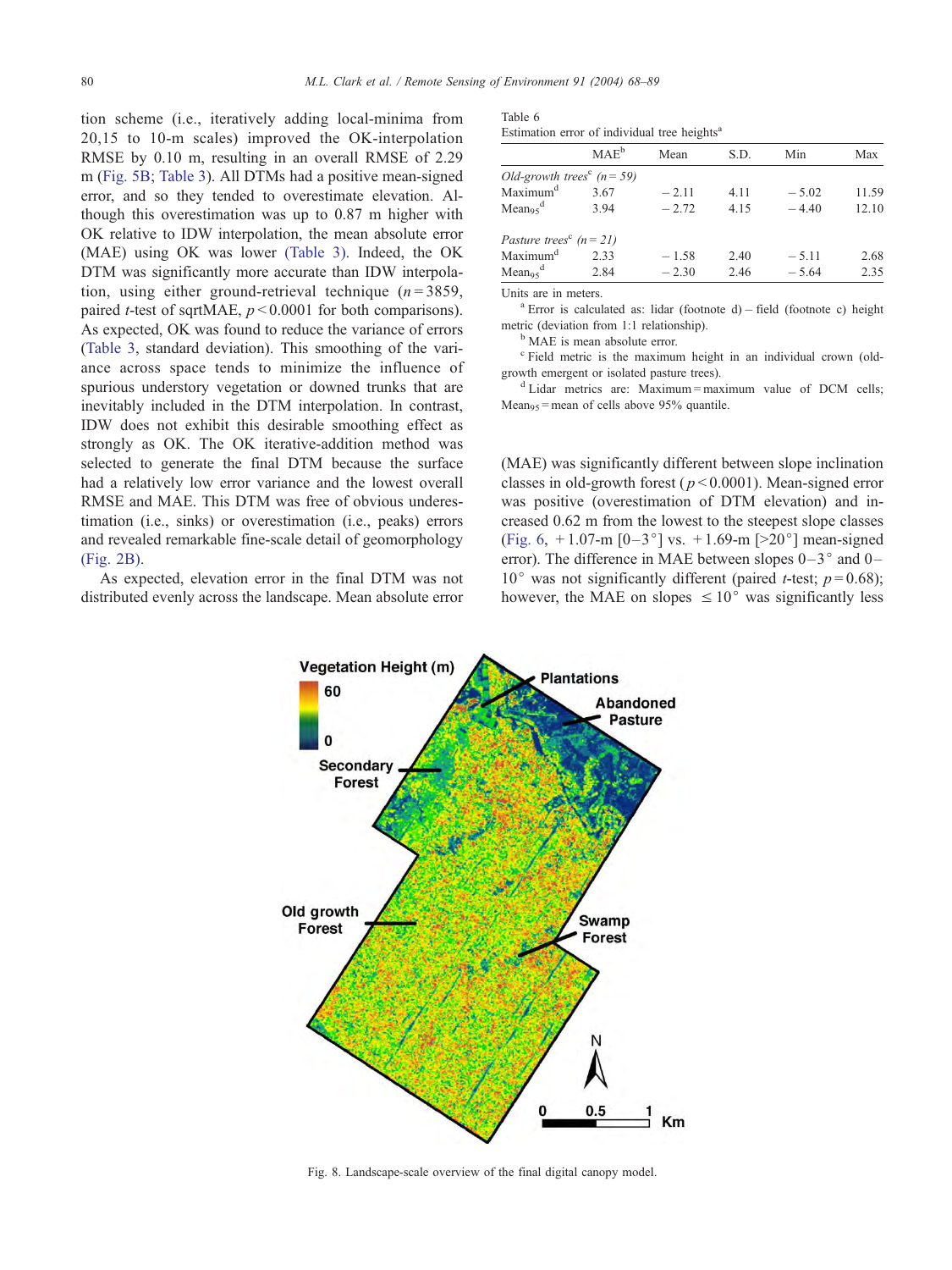<span id="page-13-0"></span>than on slopes  $10-20^{\circ}$  and  $>20^{\circ}$  ([Fig. 6,](#page-11-0) lines connecting classes;  $p < 0.004$  both comparisons). Under old-growth forest, RMS error was lowest on slopes  $\leq 10^{\circ}$  (2.21 m,  $0-3^{\circ}$  and  $3-10^{\circ}$  combined) and highest on slopes greater than  $20^{\circ}$  (3.09 m; [Fig. 6\)](#page-11-0), indicating that very steep slopes had the largest overestimation bias and error variance [\(Isaaks & Srivastava, 1989\).](#page-20-0)

We next assessed DTM elevation error relative to land use. The slope error analysis indicated that slopes  $\leq 10^{\circ}$ had statistically similar DTM errors, so we limited land-use analyses to survey points on slopes  $\leq 10^{\circ}$  to avoid the confounding effects of slope error.

For all land-use classes on slopes less than  $10^{\circ}$ , the overall RMSE for the DTM was 1.72 m [\(Table 4\).](#page-11-0) There

was a highly significant difference in mean absolute error between the land-use classes ( $p < 0.0001$ ). The classes with relatively few trees or shrubs, Developed Areas and Abandoned Pastures, had a slight elevation underestimation (mean-signed error) of  $-0.58$  and  $-0.28$  m, respectively ([Fig. 7;](#page-11-0) [Table 4\)](#page-11-0). As expected, DTM elevation was overestimated (positive mean-signed error) under forest canopies ([Fig. 7;](#page-11-0) [Table 4\)](#page-11-0). DTM error was most severe in old-growth forests, which had extremely dense, multi-layered canopies. Old-growth forests had significantly higher MAE (paircomparisons with other classes,  $p < 0.05$ ), the largest mean-signed error  $(+1.01-m)$  overestimation), and highest RMSE (1.95 m) relative to all other classes ([Fig 7;](#page-11-0) [Table 4\)](#page-11-0). In contrast, the classes with very little to no canopy cover,



Fig. 9. Individual-tree height regression models for old-growth emergent trees (A and B) and isolated pasture trees (C and D). Reference data are the maximum height within a tree's crown. Lidar metrics include Maximum (A and C) or Mean<sub>95</sub> (B and D). Solid lines are the fitted models and dotted lines are the 1:1relationships. RMSEm is the root-mean-square error of the model (i.e., cross-validation prediction residuals).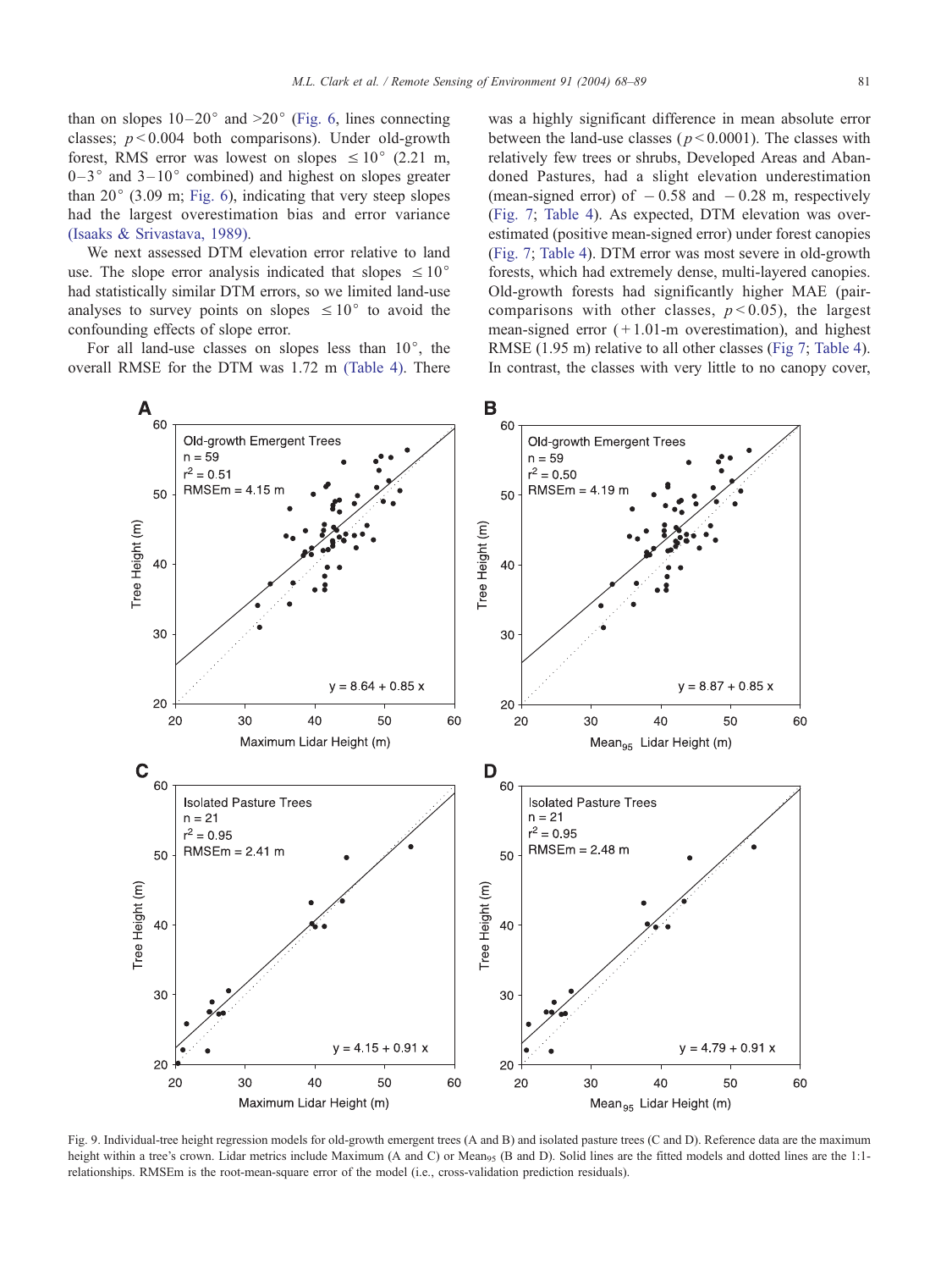<span id="page-14-0"></span>Developed Areas and Abandoned Pastures, had the lowest RMS errors (1.02 and 1.10 m, respectively). Interestingly, classes with continuous canopies of relatively low tree height, Secondary forests and Agroforestry Plantations had statistically similar absolute errors ([Fig 7,](#page-11-0) lines).

# 3.2. Landscape view of canopy-surface heights

Differences in land use depicted in [Fig. 1](#page-4-0) are clearly observable as mean height and textural variations in the DCM [\(Fig. 8\).](#page-12-0) As expected, mean canopy-surface height is greatest for old-growth, swamp and selectively logged forests, which have relatively low human disturbance [\(Table](#page-11-0) 5). Several linear strips of low elevation running southwest to northeast indicate areas where no lidar footprints were recorded due to gaps in the flight-line [\(Fig. 8\).](#page-12-0) These areas were avoided in tree-height analyses.

## 3.3. Individual-tree height estimation

In estimating old-growth tree height, the Maximum lidar metric had a significantly lower mean absolute error than the Mean<sub>95</sub> lidar metric ([Table 6;](#page-12-0)  $p < 0.001$ , *t*-test). The relative MAE error for Maximum and Mean<sub>95</sub>, respectively, was 8.1% and 8.7% of the mean height for individual emergent trees measured in the field [\(Tables 2 and 6\).](#page-5-0) Mean-signed error was negative, indicating that the DCM metrics underestimate actual emergent tree heights in old-growth forest. Linear-regression models for predicting old-growth tree height explained 51% and 50% of the variance (RMSEm of 4.15 and 4.19 m) for Maximum and Mean<sub>95</sub>, respectively [\(Fig. 9A and B\).](#page-13-0) Lidar metric underestimation can be seen as points clustering above the 1:1-relationship line in the scatter plot [\(Fig. 9A and B\).](#page-13-0)

As with old-growth heights, pasture tree heights were underestimated by the DCM metrics ([Table 6,](#page-12-0) negative mean-signed error). However, DCM height estimates of pasture trees had a lower MAE, with 2.33 and 2.84 m for Maximum and Mean<sub>95</sub>, respectively [\(Table 6\).](#page-12-0) Mean absolute errors using Maximum and Mean<sub>95</sub> were 7.4% and 9.0%, respectively, of the mean field height of pasture trees [\(Tables 2 and 6\).](#page-5-0) For pasture trees, the Maximum lidar metric had a significantly lower mean absolute error than the Mean<sub>95</sub> lidar metric ([Table 6;](#page-12-0)  $p < 0.001$ , *t*-test). Height errors were also less variable than those of old-growth trees ([Table](#page-12-0) 6, standard deviations; [Fig. 9,](#page-13-0) 1:1-relationship line). For pasture trees, the linear models relating lidar-derived to field-derived height explained 95% of the variance (using either lidar metric) and relationships were stronger than those observed for old-growth tree heights ([Fig. 9C and D](#page-13-0) vs. [Fig. 9A and B\)](#page-13-0). Model RMS errors for pasture trees  $(2.41$  and  $2.48$  m for Maximum and Mean<sub>95</sub>, respectively) were roughly half of those expected in applying old-growth height models [\(Fig. 9\).](#page-13-0)

In summary, direct estimation of individual tree height from the DCM was more accurate (i.e., less absolute error) when using the Maximum lidar metric, which calculated height as the maximum DCM cell within 5-m radius of the crown centroid. Furthermore, pasture height estimates using either DCM metric had less absolute error and stronger linear relationships with field measurements than those from old-growth forest ([Table 6;](#page-12-0) [Fig. 9A and C\)](#page-13-0).

## 3.4. Plot-scale height estimation

In terms of mean-signed error, MAE and standard deviation of errors, the Mean $_{\text{ALL}}$  lidar metric out-performed the Mean<sub>2</sub>  $\times$ <sub>2</sub> method in estimating plot mean height, calculated from all or tree-only stems (Table 7). Considering tree-only stems, mean-signed error was slightly negative  $(-0.36 \text{ m})$  when using the mean of all DCM cells in the plot (i.e., Mean $_{\text{ALL}}$  metric), indicating a slight underestimation of plot mean height. In contrast, we found that the Mean<sub>2</sub>  $\times$ <sub>2</sub> lidar metric overestimated mean stem height  $(+1.55$  mean-signed error). Mean absolute error was significantly less for Mean<sub>ALL</sub> relative to Mean<sub>2</sub>  $\times$ <sub>2</sub> when considering the plot mean height of all or tree-only stems  $(p < 0.0001$ , paired *t*-tests).

All plot-scale regression models were highly significant ( $p$ <0.001). Using the Mean<sub>ALL</sub> lidar metric, the mean height of tree stems in plantation plots was predicted with a model  $r^2$  of 0.97 and RMSEm of 1.08 m ([Fig. 10B—](#page-15-0)treesonly plots), whereas this relationship dropped to an  $r^2$  of 0.84 and RMSEm rose to 2.26 m when predicting mean height for all canopy and sub-canopy stems in plots ([Fig.](#page-15-0) 10D—all stem plots). A similar pattern was observed in using the Mean<sub>2</sub>  $\times$ <sub>2</sub> lidar metric [\(Fig. 10A and C\).](#page-15-0) Height was overestimated for the seven all-stem plots, and so those points fall below the regression line ([Fig. 10C and D—](#page-15-0)open circles) and decrease the overall strength of the models. In general, the best plot-scale relationship was between the  $Mean_{ALL}$  lidar metric and the trees-only field metric. Errors between this combination of lidar and field metrics had the lowest 1:1-relationship bias  $(-0.36$ -m mean-signed

| Table 7                                                 |  |  |  |
|---------------------------------------------------------|--|--|--|
| Estimation error of plot-mean stem heights <sup>a</sup> |  |  |  |

|                                                      | MAE <sup>b</sup> | Mean    | S.D. | Min     | Max  |
|------------------------------------------------------|------------------|---------|------|---------|------|
| Tree stems <sup>c</sup> $(n = 32)$                   |                  |         |      |         |      |
| Mean <sub>2</sub> $\times$ <sub>2</sub> <sup>d</sup> | 1.74             | $+1.55$ | 1.55 | $-0.52$ | 4.92 |
| $Mean_{ALI}$ <sup>d</sup>                            | 0.90             | $-0.36$ | 1.09 | $-3.69$ | 1.60 |
| All stems <sup>c</sup> $(n = 32)$                    |                  |         |      |         |      |
| Mean <sub>2</sub> $\times$ <sup>d</sup>              | 2.82             | $+2.63$ | 2.78 | $-0.52$ | 8.08 |
| $Mean_{ALL}^d$                                       | 1.64             | $+0.73$ | 2.32 | $-3.69$ | 5.91 |

Units are in meters.

 $a$  Error is calculated as: lidar (footnote d) - field (footnote c) height metric (deviation from 1:1 relationship).<br><sup>b</sup> MAE is mean absolute error.

<sup>c</sup> Field metrics are mean of individual stem heights for tree species only (Tree stems) or trees and other species (All stems).

<sup>d</sup> Lidar metrics are: Mean<sub>2</sub>  $\times$ <sub>2</sub> = mean of maximum DCM values in a  $2 \times 2$ -m grid overlaid on plot; Mean<sub>ALL</sub> = mean of all DCM values in plot.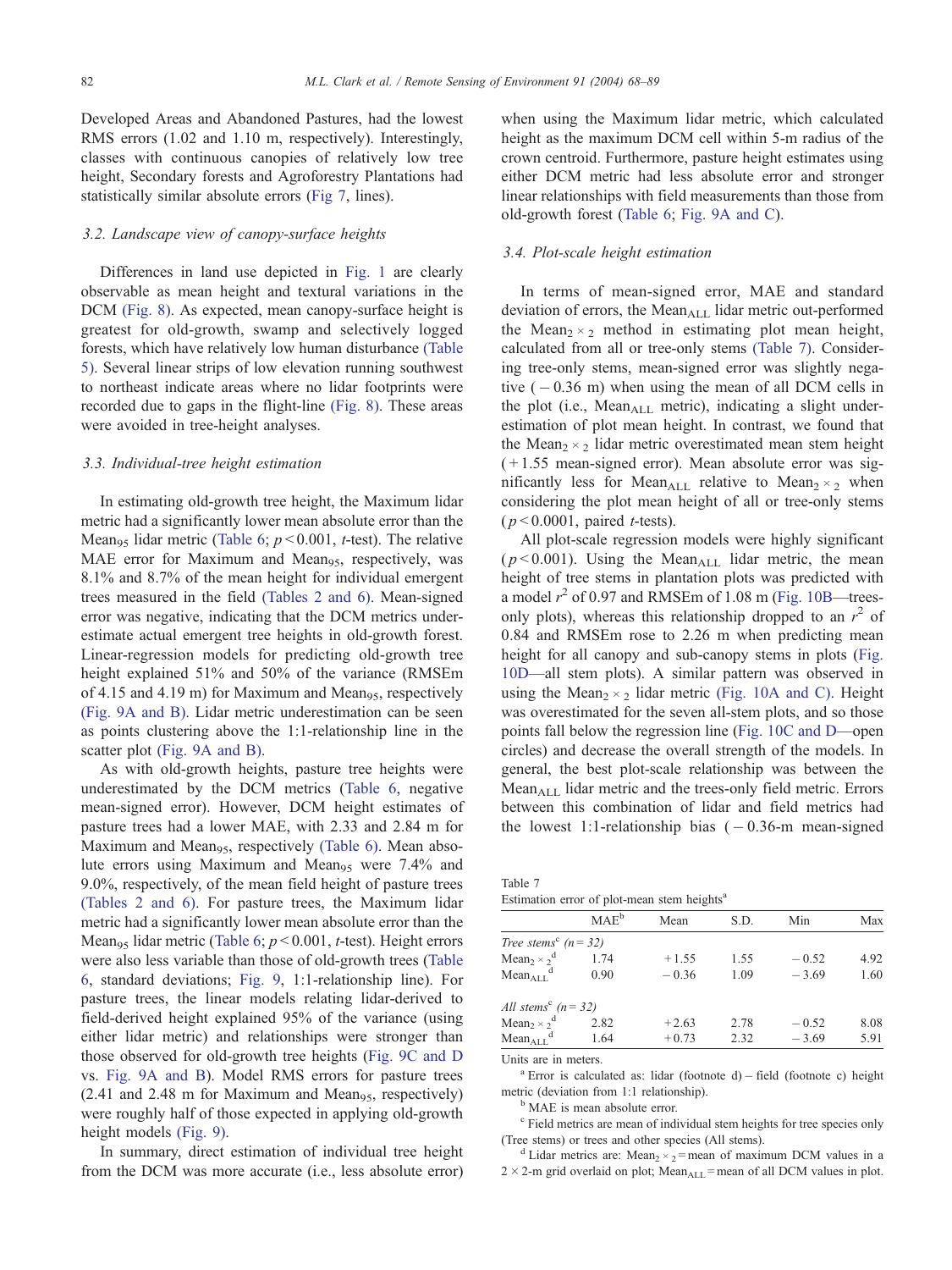<span id="page-15-0"></span>

Fig. 10. Plot mean height regression models. Reference data are the plot mean of stem heights computed from only tree stems (A and B; filled circles) or from trees, sub-canopy palms and shrub stems (C and D; open circles). Plot-scale lidar metrics include Mean<sub>2</sub>  $\times$  2 (A and C) or Mean<sub>ALL</sub> (B and D). Solid lines are the fitted models and dotted lines are the 1:1-relationships. RMSEm is the root-mean-square error of the model (i.e., cross-validation prediction residuals).

error), strongest linear relationship ( $r^2 = 0.97$ ) and lowest model RMSE (1.08 m).

## 4. Discussion

## 4.1. Lidar ground retrieval in a tropical landscape

The overall 2.29-m RMSE of the DTM generated using an iterative ground-retrieval and ordinary kriging interpolation scheme [\(Table 3\)](#page-9-0) fell short of the decimeter accuracies reported for other laser sensors [\(Cobby et al., 2001; Huising](#page-19-0) & Gomes Pereira, 1998). However, those accuracies were achieved only under ideal conditions favoring retrieval of ground points, such as in areas with relatively flat terrain, without vegetation or with deciduous vegetation in a leaf-off state. In our tropical wet forest landscape, areas exhibiting these characteristics are rare. The ''bald Earth'' geomorphology in the study area is not flat due to its volcanic history and leaf-on canopy persists throughout the entire year. In comparing areas of similar slope  $(<10^{\circ})$ , our DTM

error is 0.79 m greater than the error (1.72 vs. 0.93-m RMSE) observed by [Hodgson et al. \(2003\)](#page-20-0) when analyzing a lidar-derived DTM from a temperate-zone, deciduous (leaf-on) landscape. Our study used a fully automated technique to retrieve ground xyz points from a DSM, which was interpolated from the original lidar footprints. In contrast, Hodgson et al. used proprietary software to identify ground-return footprints and then used a visual-interpretation step to remove spurious xyz points prior to DTM interpolation. Due to our first-return lidar data, DSM-interpolation smoothing, fully automated ground retrieval, and extremely dense vegetation, we would expect our study DTM to have relatively greater overall error than the Hodgson et al. study. Despite the many challenges in using lidar over a TRF landscape, our observed DTM error is well below the USGS maximum-permitted RMSE of 7 m for Level-3 DTMs, the highest-quality nationwide products publicly offered in the United States [\(Hodgson et al.,](#page-20-0) 2003); and furthermore, this lidar-generated DTM is a vast improvement over previously available topographic data at this important tropical research site.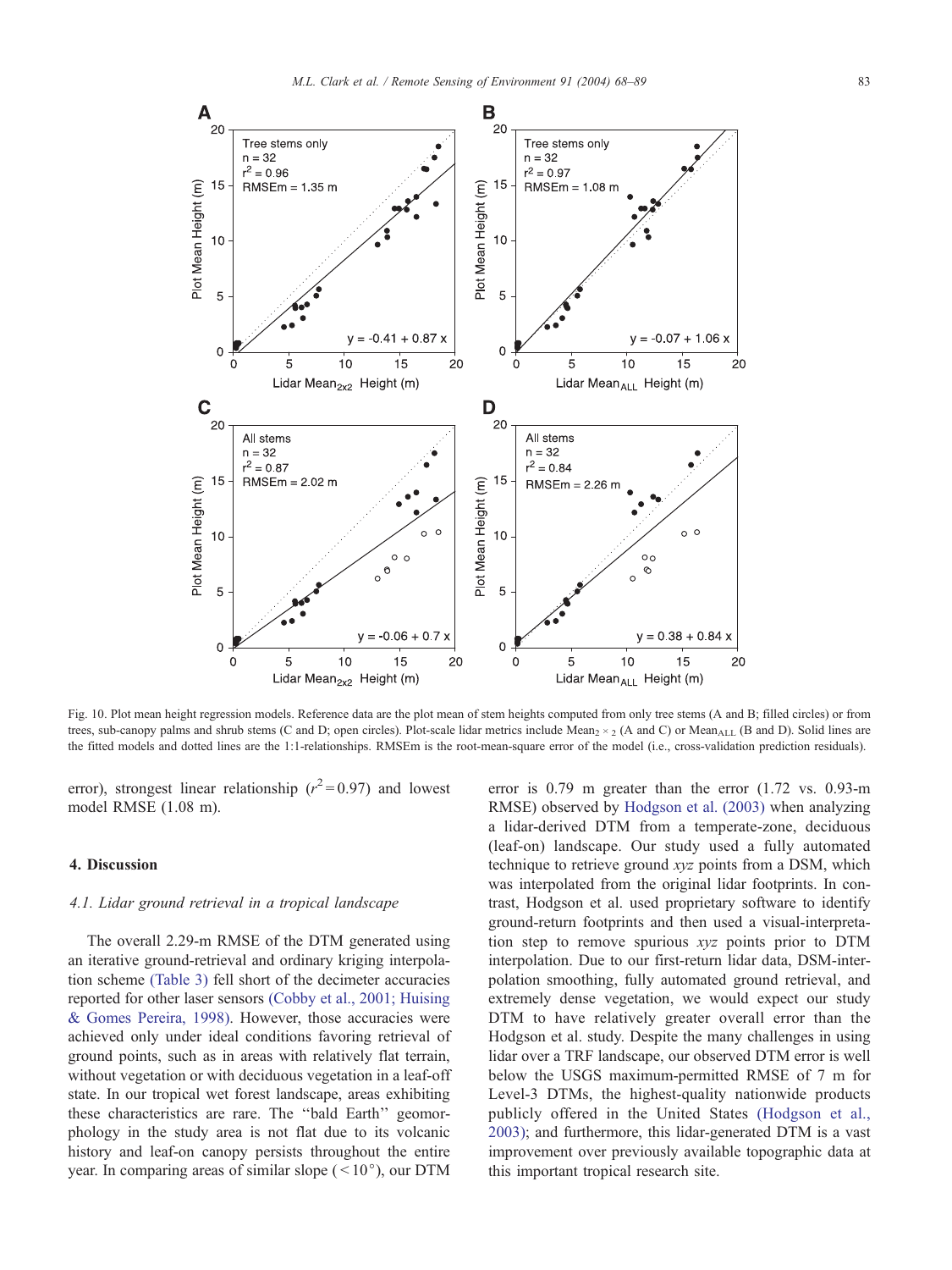We found that DTM accuracy followed a gradient in human-disturbance intensity. The DTM had the greatest RMS error (1.95 m) in old-growth forests. The structure of these forests is composed of multi-layered leaves and branches maintained by a fine-scale, tree-fall disturbance regime. In effect, this structure is a dense media which acts to absorb or multi-scatter photons of near-infrared laser light, thereby reducing the probability that photons reach the ground and return to the sensor; consequentially, our ground-retrieval algorithm had a greater chance of mistaking sub-canopy returns for ground returns in old-growth forests, and the accuracy of the interpolated DTM decreased. In contrast, DTM accuracy was 0.93-m greater in developed areas of the reserve (1.02-m RMSE), which had scattered overstory trees and shrubs, mowed grass and cobble roads. Even under these more ideal ground-retrieval conditions, the algorithm failed to entirely separate ground from overlying vegetation height. When we considered just those survey points in developed areas with mowed grass or roads, overstory vegetation >3-m away, and on flat terrain, RMSE was 0.58 m and mean-signed-error was  $-0.49 \pm 31$ S.D. m ( $n = 20$ ). This error can be considered the elevation error related to sensor artifacts when using first-return laser pulses, i.e., footprint xyz positioning, scan angle [\(Baltsavias,](#page-19-0) 1999b; Huising & Gomes Pereira, 1998). A last-return, small-footprint system would likely provide better groundretrieval performance in this densely vegetated landscape. Indeed, last-return systems are generally deployed for DTMgenerating campaigns [\(Hodgson et al., 2003; Lefsky et al.,](#page-20-0) 2002) because there is a higher probability that laser returns will come from ground reflections. Flying a lidar sensor with higher sample density (i.e., more frequent postings) is also expected to increase the chances of detecting the ground [\(Hodgson et al., 2003\).](#page-20-0)

In structurally complex old-growth forest, we found vertical errors to increase 0.67 m on the steepest slopes relative to flattest areas ([Fig. 6,](#page-11-0)  $>20^{\circ}$  vs.  $0-3^{\circ}$  class RMSE). In comparison, [Hodgson et al. \(2003\)](#page-20-0) found a 2-m greater RMSE on flat vs. steep slopes under structurally complex, leaf-on vegetation  $(0-2^{\circ}$  vs.  $6-8^{\circ}$  classes). Observed DTM vertical error has both horizontal and vertical error components [\(Hodgson et al., 2003\),](#page-20-0) such as footprint positioning and instrument range errors, respectively. As mentioned above, these factors combined may contribute 0.58 m to DTM elevation error. On steep slopes, vertical errors between DSM-derived ground points translate into large DTM interpolation errors relative to flat areas, which have more points of similar elevation that act to down-weight the impact of a spurious point during interpolation. Also, most DTM error analyses assume that errors in reference data are negligible. In this study, fieldsurvey data suffer from horizontal, planimetric errors  $(-0.57 \text{ m}, \text{Section 2.2})$  due to the transformation between the local and UTM WGS-84 coordinate and datum systems. On the steepest slopes  $[44^\circ$  [\(Table 1\)\]](#page-5-0), planimetric error could introduce up to 0.40-m vertical error in

reference data. When we considered only reference points on slopes  $\leq 10^{\circ}$ , RMS error decreased from 2.29 to 1.72 m (all land use). This 0.57-m difference in DTM error can easily be explained by greater reference error combined with instrument-related vertical error on steep slopes. However, our data do not permit us to rigorously assess these differences in lidar- and reference-related vertical errors.

Compared to previously published accuracies achieved with the large-footprint LVIS sensor at our tropical study site [\(Hofton et al., 2002\),](#page-20-0) FLI-MAP elevation estimation had better overall performance across the entire landscape (5.64-m [LVIS] vs. 2.29-m [FLI-MAP] RMSE). Also, the DTM from this study performed better than LVIS on flatter areas under the range of vegetation conditions in the study area (1.72-m [FLI-MAP, slopes  $\leq 10^{\circ}$ ] RMSE vs. 2.42-m [LVIS, slopes  $\leq 3^{\circ}$ ]). In the LVIS study, the estimated elevation at centroids of 25-m diameter footprints were compared directly to the nearest reference point, and so steep slopes compounded the vertical error associated with planimetric discrepancies between centroids and survey points. In contrast, the FLI-MAP DSM had a 0.33-m spatial support that permitted more precise planimetric location of ground-retrieved samples. In addition, fine spatial support provided denser ground sampling relative to the LVIS footprints. Due to these benefits of using a small-footprint sensor, our observed elevation error was relatively low compared to the [Hofton et al. \(2002\)](#page-20-0) study, even on the steepest slopes and under the densest vegetation in the landscape (2.42 to 3.09-m RMSE from flat to steep slopes in old-growth forest).

As was found by [Lloyd and Atkinson \(2002b\),](#page-20-0) ordinary kriging was a better DTM interpolator of lidar groundretrieved samples than the more conventional IDW technique. Although the mean-signed error was smaller for IDW, OK interpolations had smaller mean absolute errors, lower RMS errors, and smaller error variance. The variance-dampening effect afforded by OK is desirable because it tends to reduce the impact of spurious sub-canopy vegetation samples that have inadvertently passed through the vegetation filter. There are other variants of kriging that could be useful to DTM interpolation of lidar data. For example, co-kriging [\(Goovaerts, 1997\)](#page-20-0) the ground samples with a co-varying variable, such as land-use type, optical reflectance data or a textural variable computed from the original lidar data, could provide a robust means of adjusting the data covariance weighting to various landscape units.

## 4.2. Lidar estimation of tropical vegetation height

Individual tree heights were underestimated by the lidar metrics ([Table 6,](#page-12-0) negative mean-signed error). These results concur with those by Brandtberg et al. (2003), [Gaveau and](#page-20-0) Hill (2003), and [Persson et al. \(2002\).](#page-20-0) The FLI-MAP sensor used in this study detected first-return signals from densely sampled small footprints, and so it is unlikely that this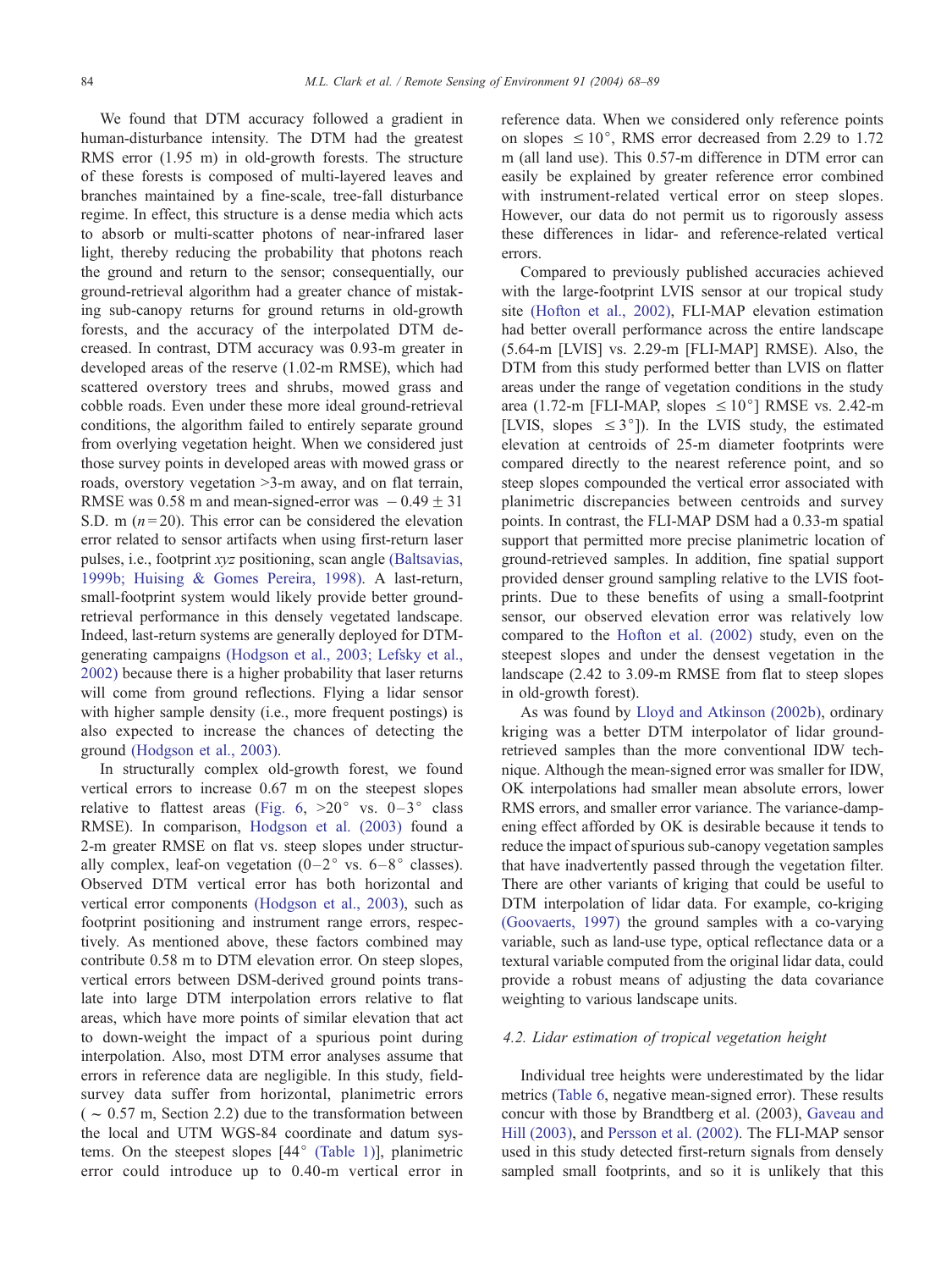underestimation error is entirely from the laser missing the upper-most reaches of the crown [\(Næsset & Økland, 2002\).](#page-20-0) Based on recent findings by Gaveau and Hill for leaf-on hardwood trees, we believe underestimation is partly caused by laser pulses penetrating below crown surfaces until innercrown materials reflect a detectable first-return signal.

Some of the discrepancy between lidar and field estimates is also related to DTM error. In abandoned pastures, the DTM tends to slightly underestimate elevation by 0.28 m on average and RMS error was 1.10 m [\(Table 4\).](#page-11-0) In contrast, the DTM error under old-growth forests was significantly greater. The DTM was overestimated by 1.01 m on average and RMS error increased to 1.95 m [\(Table 4\).](#page-11-0) In abandoned pastures, broad areas without tree canopy permitted more laser energy to reach the ground and return to the sensor, resulting in better DTM accuracy. In oldgrowth forest, dense canopy causes DTM overestimation that effectively ''clips'' trees at their base when the DCM is calculated. In terms of RMSE, DTM-related error can account for up to 47% and 42% of the model error observed for old-growth and pasture trees, respectively ([Fig. 10,](#page-15-0) Maximum). We found that DTM error increases on steep slopes in old-growth forests; however, slope was not linearly related to the absolute difference between lidar- and field-derived old-growth tree heights [Maximum metric [\(Fig. 9A\),](#page-13-0)  $r^2 = 0.003$ ;  $p = 0.68$ ]. We therefore conclude that slope-related effects on tree height estimates are not severe.

Another source of random error in the predictive models is from field reference data [\(Brandtberg et al., 2003; Gaveau](#page-19-0) & Hill, 2003; Persson et al., 2002). In our study, field measurements of individual tree heights were taken 3 years after the lidar mission, and many trees could have grown higher in that time. This growth would result in the field estimates being higher than the lidar measurements, thus adding to the underestimation bias seen here. Although our field data included only trees with precise measurements (i.e., measurement S.D.  $\leq 1$  m), high precision does not ensure absolute accuracy. In this study, we found that directly measured stem height was overestimated by the laser range-finder. Range-finder estimation precision was between 0.14 and 1.67 m (Section 2.3.3, S.D. of errors). Again, this field measurement error would create an additional source of apparent underestimation in lidar-derived estimates and may account for up to 69% and 40% of model RMSE for pasture and old-growth tree heights, respectively ([Fig. 9,](#page-13-0) Maximum).

Given the difficulties in estimating elevation and field stem heights in old-growth forest, it is not surprising that regression models had a stronger linear relationship for pasture trees than old-growth trees  $(r^2 \ 0.95 \text{ vs. } 0.51; \text{ Fig.}$  $(r^2 \ 0.95 \text{ vs. } 0.51; \text{ Fig.}$  $(r^2 \ 0.95 \text{ vs. } 0.51; \text{ Fig.}$ 9A and C, Maximum;). The strength of the relationship for pasture trees is greater than that observed by [Brandtberg et](#page-19-0) al. (2003) in estimating deciduous trees in leaf-off conditions  $(r^2 \ 0.69)$ , and the same as that observed by [Gaveau and](#page-20-0) Hill (2003) in estimating leaf-on hardwood trees and shrubs  $(r^2 \t0.95)$ . All studies used the first-returns from smallfootprint lidar data to estimate vegetation height and observed an underestimation for tall trees. Our study and the Brandtberg et al. study used the local-maxima of samples from within a crown, while Gaveau and Hill compared DCM cells directly to field points measured over crowns with high xyz-coordinate precision. The two-return lidar data used by the other two studies, as well as the leaf-off conditions in the Brandtberg et al. study, likely permitted better ground retrieval and higher DTM accuracy relative to that which can be expected with a first-return lidar flown over an evergreen TRF landscape. Relatively high DTM error in old-growth forests likely explains why old-growth TRF tree heights were not as reliably predicted as those of tropical pasture trees (this study) and temperate-zone hardwood trees [\(Gaveau & Hill, 2003\).](#page-20-0) Despite the limitations of our elevation and field-height estimates, our pasture tree calibration model was surprisingly strong relative to both the Brandtberg et al. and Gaveau and Hill models. Hardwood trees in leaf-on conditions were underestimated by  $-1.58$  m and  $-2.12$  (mean-signed error) in this study and that of Gaveau and Hill, respectively. Exposed leaves in hardwood trees favor the detection of the crown surface because they readily transmit and multiple-scatter nearinfrared laser light [\(Grant, 1987\).](#page-20-0) In contrast, the Brandtberg et al. model had weaker accuracy because leaf-off crowns expose only twigs and branches to the sensor and allow greater laser penetration into the canopy before returning a signal.

Regression models for estimating individual conifer tree height had RMS errors of 0.23 and 0.63 m  $(r^2)$  0.75 and  $\sim$  0.98) in the works of [Næsset and Økland \(2002\)](#page-20-0) and [Persson et al. \(2002\),](#page-20-0) respectively. In this study, we observed a 2.41-m model RMSE for pasture trees  $(r^2 \ 0.95;$  [Fig](#page-13-0) 9C, Maximum) and [Gaveau and Hill \(2003\)](#page-20-0) observed a 1.98-m model RMSE for deciduous hardwoods and shrubs  $(r^2 0.95)$ . The two conifer studies used first and last return, small-footprint lidar data. Assuming DTM error is equal between the studies, it thus appears that lidar calibration models (i.e., linear-regression models) have a lower RMS error in estimating conifer tree heights than they do for leafon, hardwood trees. However, more comparative studies between tropical and temperate species, tree conditions (i.e., stress, senescence), lidar sensors and associated analytical methods are needed to confirm this accuracy assessment.

The linear correlation between lidar and reference measurements of plot mean height of tree stems was very strong [\(Fig. 10B\).](#page-15-0) The 0.97  $r^2$  exceeded the 0.38–0.49, 0.91,  $0.82 - 0.95$ , and  $0.91$   $r<sup>2</sup>$  values reported for conifer-dominated stands by [Magnussen and Boudewyn \(1998\),](#page-20-0) [Næsset](#page-20-0) (1997, 2002), and [Næsset and Økland \(2002\),](#page-20-0) respectively, and the  $0.68 \rvert r^2$  value for leaf-on hardwood stands [\(Lim et](#page-20-0) al., 2003) As was found in this and other lidar studies [\(Lim](#page-20-0) et al., 2003; Magnussen & Boudewyn, 1998; Næsset, 1997), mean tree height at the plot scale was slightly underesti-mated by the Mean<sub>ALL</sub> lidar metric [\(Table 7\).](#page-14-0) In this study, this underestimation (negative mean-signed error) was 0.36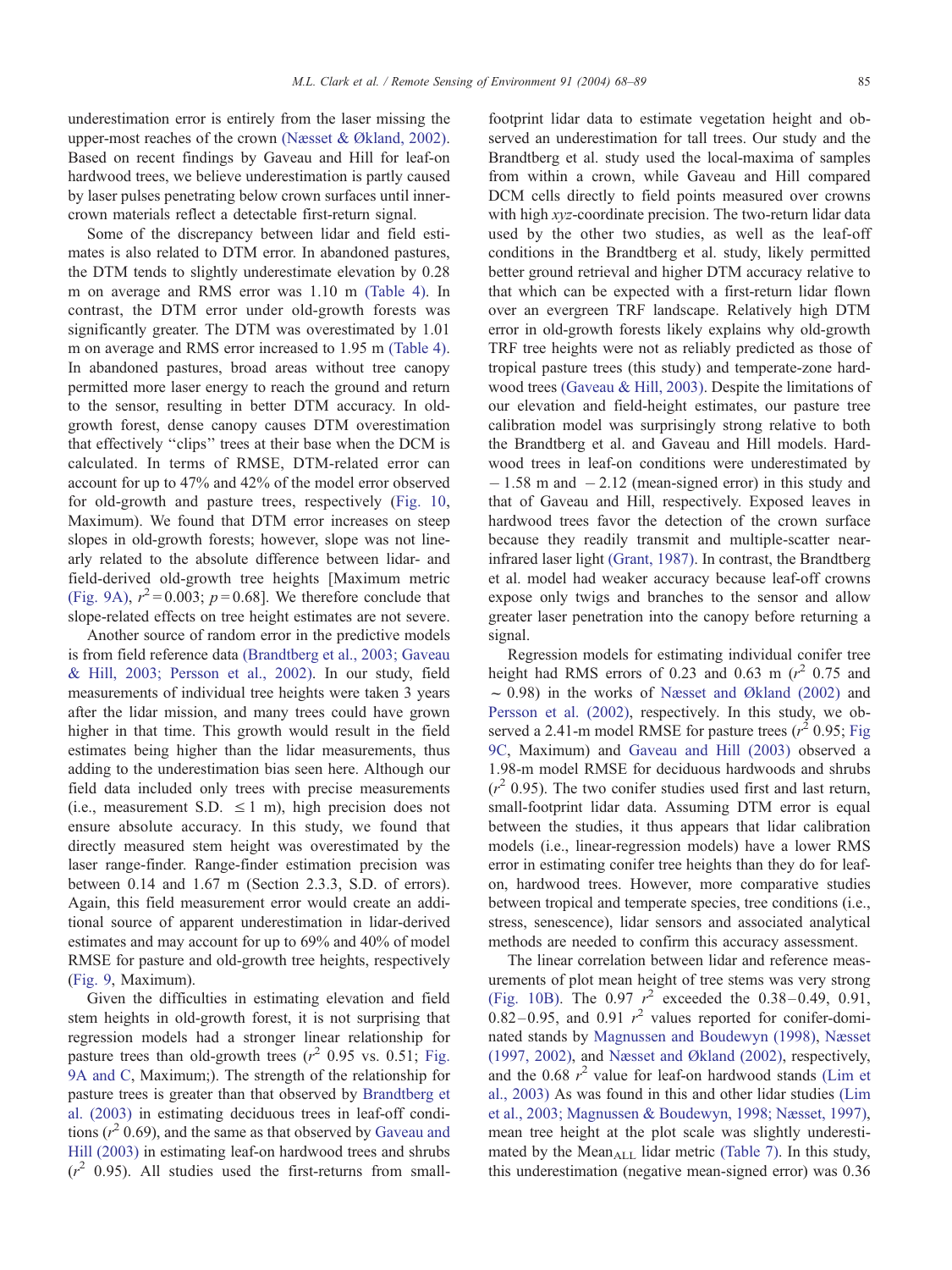m, while it was 2.1 to 4.1 m and 0.70 m in the Næsset and Magnussen and Boudewyn studies, respectively. At the stand scale, conifer underestimation likely results because too few footprints detect the upper-most twigs and branches of conical trees [\(Magnussen & Boudewyn, 1998\).](#page-20-0) In our study, laser penetration into the hardwood tree canopy is likely an issue [\(Gaveau & Hill, 2003\),](#page-20-0) and square DSM cells may not always record the height of the highest surface material within the cell—an underestimation that would persist in DCM heights. Furthermore, our field metric considered the mean heights of tree stems (i.e., maximum height of individual crowns), whereas the Mean $_{\text{ALL}}$  lidar metric averaged all canopy-surface heights (i.e., DCM cells) in the plot, not just DCM crown-maxima, and this lidar measurement is expected to be low relative to the field measurement [\(Magnussen & Boudewyn, 1998\).](#page-20-0)

Although the Mean<sub>2</sub>  $\times$ <sub>2</sub> metric was designed to isolate DCM crown-maxima (i.e., stem heights of trees spaced 2 m apart), the metric overestimated mean tree height by an average of 1.55 m [\(Table 7\).](#page-14-0) These results are contrary to those of [Næsset \(1997\),](#page-20-0) who found that a local-maxima grid-overlay metric reduced mean-signed error to insignificant levels. However, the Næsset and other ''grid-overlay'' studies have used last-return lidar systems with relatively sparse sampling densities, properties which combined lower the probability of recording a return from the upper-most canopy. This problem may have been compounded by the geometry of conifer crowns in the previous studies [\(Mag](#page-20-0)nussen & Boudewyn, 1998; Næsset, 1997, 2002). In contrast to TRF tree crowns, which are broad and generally hemispherical in shape, conical crowns expose much less upper-most canopy material to a lidar sensor [\(Magnussen &](#page-20-0) Boudewyn, 1998). A grid-overlay lidar metric can compensate for missing the crown by selecting only the highest heights in the dataset. In the case of FLI-MAP, which has both a high sampling density and first-returns, there is less chance of missing the upper-canopy, especially over these agroforestry plots that contained even-aged stands with a relatively flat upper-canopy layer of broad leaves. In this case, the grid-overlay metric needlessly over-compensates the plot-height estimate upward relative to the reference height.

Given the dense upper-canopy layer in the older plots, FLI-MAP first-return signals were not expected to be sensitive to sub-canopy stem heights. This sub-canopy insensitivity was revealed clearly in linear-regression analyses. When considering all stems in plots, regression models had weaker relationships and higher model RMS errors than those built when considering just tree-stem heights [\(Fig.](#page-15-0) 10). The averaging of canopy and sub-canopy stem heights from the field lowered the mean height for seven of the reference plots, and since FLI-MAP was sensitive mainly to the upper-canopy trees, the lidar metric estimation was high relative to the field measurement.

As was found by [Næsset and Økland \(2002\)](#page-20-0) for conifer trees, the estimation of height for individual hardwood trees

[\(Table 6\)](#page-12-0) was not as accurate as that found for plot-scale estimation [\(Table 7\).](#page-14-0) This finding is not surprising, because at the plot scale, both lidar and field measurement errors are minimized by averaging many co-located lidar and reference data points.

# 5. Conclusions

In this study, we found that a small-footprint, first-return lidar sensor can be used to predict sub-canopy elevation with 2.29-m accuracy in a tropical landscape. The accuracy of the elevation surface was significantly affected by vegetation cover, with largest errors detected in areas with structurally complex old-growth forests, especially on steep slopes. The digital terrain model that resulted from this analysis had a 1-m spatial support, which makes it an ideal input for other ecological or management applications such as modeling of inundation zones, hill-slope processes, and habitat associations.

We showed that small-footprint lidar systems have potential for the estimation of individual tree height of tropical, hardwood species in leaf-on conditions. For old-growth forest emergent trees and isolated abandoned-pasture trees greater than 20 m tall, individual tree heights could be estimated directly from a lidar canopy-height surface (i.e., DCM) with mean absolute errors that were 8.1% and 7.4% of mean field heights, respectively. Models for individual old-growth and pasture trees explained 59% and 95% of the variance, with model RMS errors of 2.41 and 4.15 m, respectively; however, as was found in other studies [\(Brandtberg et al., 2003; Persson et al., 2002\),](#page-19-0) it was difficult to separate lidar-related error from reference measurement error.

Plot-scale, mean stem height for trees within plantation stands was estimated from the DCM with much greater accuracy than for individual tree heights. The best plotscale models explained 87% of the variance when estimating the mean height of all canopy and sub-canopy stems in plots, while 97% of the variance when considering just canopy-tree stems. These results are encouraging in that a stand (i.e., a plot in this study) is often an important scale for many broad-scale studies and management decisions. Given that stand height has an allometric relation to tree diameter and biomass, it is expected that fine-scale, lidar-derived DCMs can be used to predict carbon stocks and forest structure parameters [\(Lim et al., 2003; Popescu et al., 2003\).](#page-20-0) Such a strong relationship to plantation and old-growth forest structure has been found for a large-footprint, waveform lidar system at this study site [\(Drake et al., 2002a,b\).](#page-19-0) However, a small-footprint sensor provides a fine-scale perspective on forest structure that may be more appropriate for certain kinds of ecological research, such as tracking tree-fall gap dynamics, identifying wildlife habitat, or scaling point-based data (e.g., tower eddy-flux carbon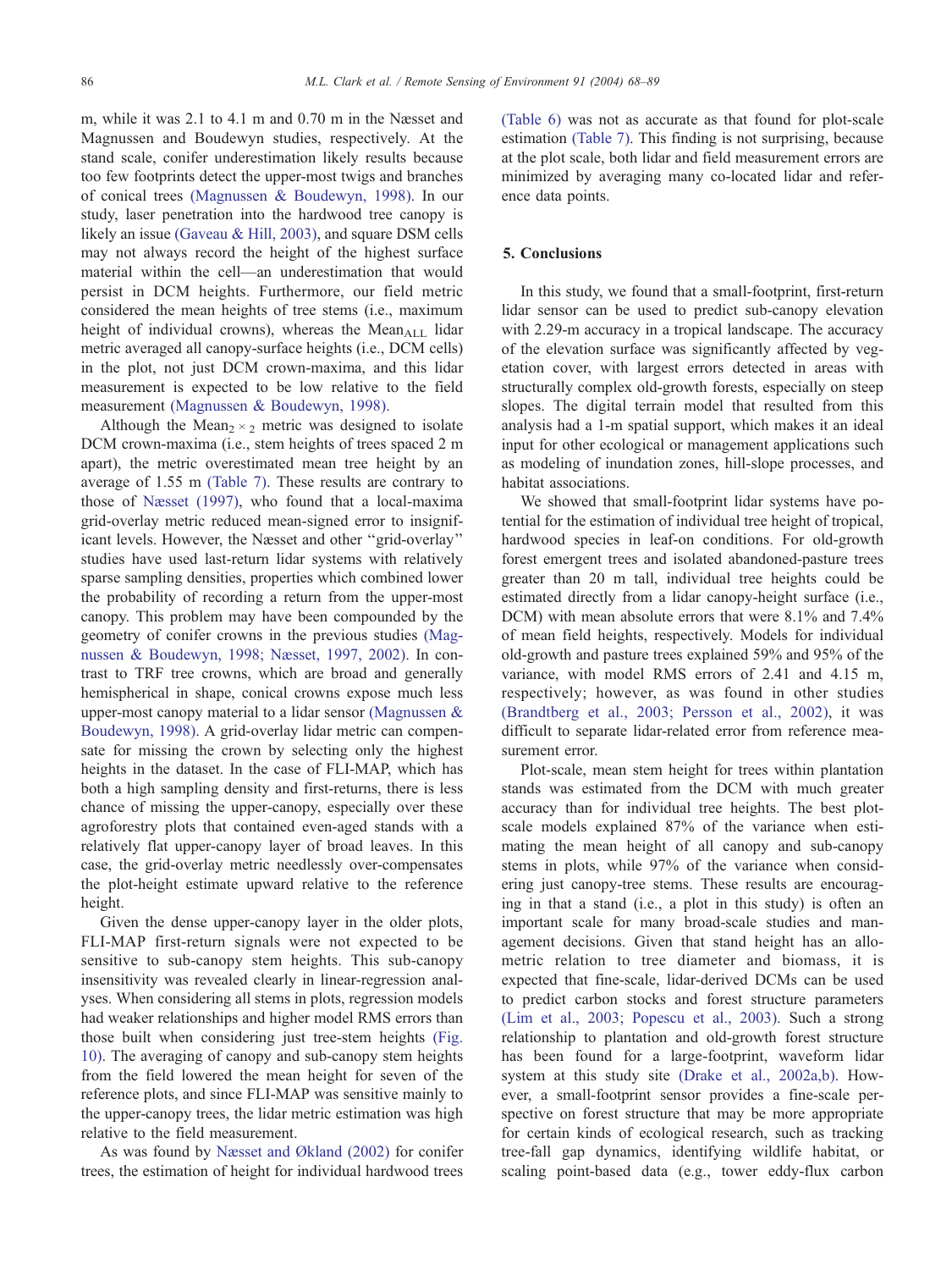<span id="page-19-0"></span>measurements) to a broader scale. Future research will assess whether the stand-scale findings for structurally simple plantations can be extended to the estimation of stand-scale biomass in plantations as well as in structurally complex, old-growth forest.

The fine-scale DCM from this study is also an important layer for fusion with other types of remote sensing data. For example, [Hudak et al. \(2002\)](#page-20-0) used regression and geostatistical techniques to scale estimated canopy height from a small-footprint sensor with limited spatial extent, to a much larger, continuous spatial extent using relatively inexpensive Landsat ETM+ multispectral data. Furthermore, textural measures from the DCM surface can aid image segmentation and/or enhance class statistical separation in image classification schemes (e.g., [Raber et al., 2002\)](#page-20-0). The fine-scale DCM from this study is also an excellent data source for the delineation of individual tree crowns for forest inventory and species identification applications (e.g., Brandtberg et al., 2003; Holmgren, 2003). In conjunction with high spatial resolution hyperspectral imagery, future research will investigate the utility of DCM-derived texture and crown morphology information in the identification of individual tree species within old-growth tropical rain forest landscapes.

## Acknowledgements

This work was supported by NASA Headquarters under the Earth System Science Fellowship Grant NGT5- 30436. The authors would like to thank Leonel Campos, William Miranda and students from Organization for Tropical Studies (OTS) graduate tropical ecology course 00-1 for their invaluable field assistance. Old-growth tree height and slope inclination data used in this study was based upon work supported by the National Science Foundation under Grant DEB-0129038. Plot stem-height measurements from agroforestry plantations were provided by Dr. Jack Ewel, whose work is supported by National Science Foundation award DEB-9975235 and by the Andrew W. Mellon Foundation. FLI-MAP data was graciously donated to OTS by the U.S. Army Corps of Engineers Topographic Engineering Center. OTS provided logistic support for the lidar data acquisition and support for the field component of this research. We would also like to thank Dr. Jason Drake and two anonymous reviewers for their useful comments that greatly improved this manuscript.

## References

Baltsavias, E. P. (1999a). Airborne laser scanning: Basic relations and formulas. ISPRS Journal of Photogrammetry and Remote Sensing, 54, 199 – 214.

- Baltsavias, E. P. (1999b). Airborne laser scanning: Existing systems and firms and other resources. ISPRS Journal of Photogrammetry and Remote Sensing, 54, 164-198.
- Bartier, P. M., & Keller, C. P. (1996). Multivariate interpolation to incorporate thematic surface data using inverse distance weighting (IDW). Computers & Geosciences, 22(7), 795 – 799.
- Bates, P. D., & De Roo, A. P. J. (2000). A simple raster-based model for flood inundation simulation. Journal of Hydrology,  $236(1-2)$ ,  $54 - 77$
- Birnbaum, P. (2001). Canopy surface topography in a French Guiana forest and the folded forest theory. Plant Ecology,  $153(1-2)$ ,  $293-300$ .
- Blair, J. B., & Hofton, M. A. (1999). Modeling laser altimeter return waveforms over complex vegetation using high-resolution elevation data. Geophysical Research Letters, 26(16), 2509 – 2512.
- Blair, J. B., Rabine, D. L., & Hofton, M. A. (1999). The laser vegetation imaging sensor: A medium-altitude, digitisation-only, airborne laser altimeter for mapping vegetation and topography. ISPRS Journal of Photogrammetry and Remote Sensing, 54, 115-122.
- Brandtberg, T., Warner, T. A., Landenberger, R. E., & McGraw, J. B. (2003). Detection and analysis of individual leaf-off tree crowns in small footprint, high sampling density lidar data from the eastern deciduous forest in North America. Remote Sensing of Environment, 85(3), 290 – 303.
- Brown, I. F., Martinelli, L. A., Thomas, W. W., Moreira, M. Z., Ferreira, C. A. C., & Victoria, R. A. (1995). Uncertainty in the biomass of Amazonian forests—an example from Rondonia, Brazil. Forest Ecology and Management,  $75(1-3)$ ,  $175-189$ .
- Clark, D. B., & Clark, D. A. (1996). Abundance, growth and mortality of very large trees in neotropical lowland rain forest. Forest Ecology and Management,  $80(1-3)$ ,  $235-244$ .
- Clark, D. B., Clark, D. A., Rich, P. M., Weiss, S., & Oberbauer, S. F. (1996). Landscape scale evaluation of understory light and canopy structure: Methods and application in a neotropical lowland rain forest. Canadian Journal of Forest Research, 26(5), 747 – 757.
- Clark, D. B., Palmer, M., & Clark, D. A. (1999). Edaphic factors and the landscape-scale distributions of tropical rain forest trees. Ecology, 80,  $2662 - 2675$ .
- Clark, D. B., Read, J. M., Clark, M. L., Murillo Cruz, A., Fallas Dotti, M., & Clark, D. A. (2004). Application of 1-m and 4-m resolution satellite data to studies of tree demography, stand structure and land-use classification in tropical rain forest landscapes. Ecological Applications, 14  $(1), 61 - 74.$
- Cobby, D. M., Mason, D. C., & Davenport, I. J. (2001). Image processing of airborne scanning laser altimetry data for improved river flood modelling. ISPRS Journal of Photogrammetry and Remote Sensing, 56,  $121 - 138$
- Deutsch, C. V., & Journel, A. G. (1992). GSLIB: Geostatistical software library and user's guide. New York: Oxford University Press.
- Dixon, R. K., Brown, S., Houghton, R. A., Solomon, A. M., Trexler, M. C., & Wisniewski, J. (1994). Carbon pools and flux of global forest ecosystems. Science, 263, 185-190.
- Drake, J. B., Dubayah, R. O., Clark, D. B., Knox, R. G., Blair, J. B., Hofton, M. A., Chazdon, R. L., Weishampel, J. F., & Prince, S. D. (2002a). Estimation of tropical forest structural characteristics using large-footprint lidar. Remote Sensing of Environment, 79, 305 – 319.
- Drake, J. B., Dubayah, R. O., Knox, R. G., Clark, D. B., & Blair, J. B. (2002b). Sensitivity of large-footprint lidar to canopy structure and biomass in a neotropical rainforest. Remote Sensing of Environment, 83, 378 – 392.
- Dymond, C. C., & Johnson, E. A. (2002). Mapping vegetation spatial patterns from modeled water, temperature and solar radiation gradients. ISPRS Journal of Photogrammetry and Remote Sensing,  $57(1-2)$ ,  $69 - 85$
- Fetcher, N., Oberbauer, S. F., & Chazdon, R. L. (1994). Physiological ecology of plants. In L. A. McDade, K. S. Bawa, H. A. Hespenheide, & G. S. Hartshorn (Eds.), La Selva: Ecology and natural history of a neotropical rain forest ( pp. 128 – 141). Chicago: University of Chicago Press.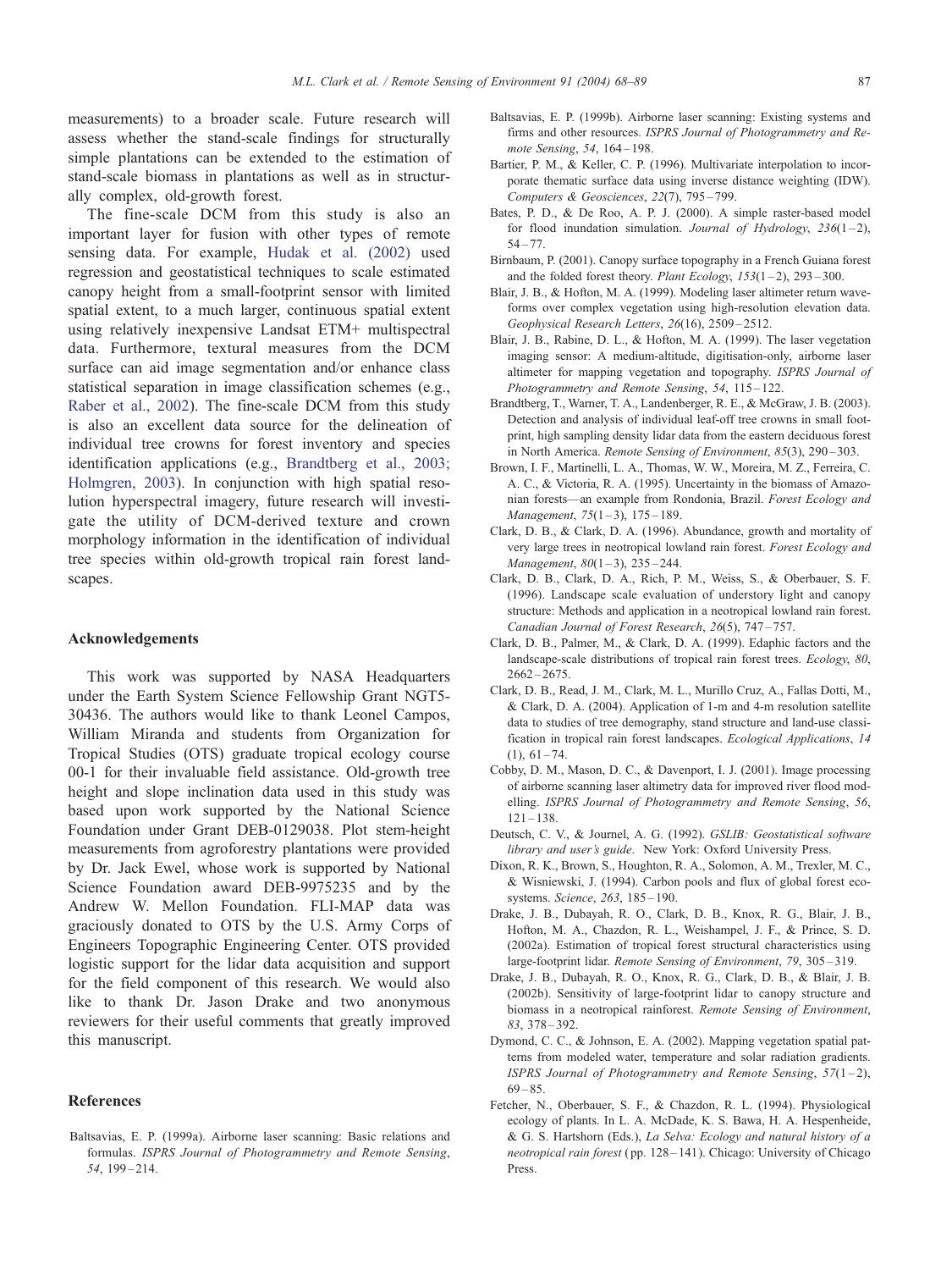- <span id="page-20-0"></span>Gaveau, D. L. A., & Hill, R. A. (2003). Quantifying canopy height underestimation by laser pulse penetration in small-footprint airborne laser scanning data. Canadian Journal of Remote Sensing, 29(5),  $650 - 657$ .
- Gessler, P. E., Chadwick, O. A., Chamran, F., Althouse, L., & Holmes, K. (2000). Modeling soil-landscape and ecosystem properties using terrain attributes. Soil Science Society of America Journal, 64(6),  $2046 - 2056$ .
- Goovaerts, P. (1997). Geostatistics for natural resources evaluation. New York: Oxford University Press.
- Gotway, C. A., & Cressie, N. A. C. (1990). A spatial analysis of variance applied to soil-water infiltration. Water Resources Research, 26(11), 2695 – 2703.
- Grant, L. (1987). Diffuse and specular characteristics of leaf reflectance. Remote Sensing of Environment, 22, 309 – 322.
- Harding, D. J., Lefsky, M. A., Parker, G. G., & Blair, J. B. (2001). Laser altimeter canopy height profiles: Methods and validation for closed-canopy, broadleaf forests. Remote Sensing of Environment, 76, 283 – 297.
- Hartshorn, G. S., & Hammel, B. E. (1994). Vegetation types and floristic patterns. In L. A. McDade, K. S. Bawa, H. A. Hespenheide, & G. S. Hartshorn (Eds.), La Selva: Ecology and natural history of a neotropical rain forest ( pp. 73 – 89). Chicago: University of Chicago Press.
- Herwitz, S. R., & Slye, R. E. (1995). 3-Dimensional modeling of canopy tree interception of wind-driven rainfall. Journal of Hydrology, 168  $(1 - 4)$ ,  $205 - 226$ .
- Hinsley, S. A., Hill, R. A., Gaveau, D. L. A., & Bellamy, P. E. (2002). Quantifying woodland structure and habitat quality for birds using airborne laser scanning. Functional Ecology, 16(6), 851 – 857.
- Hodgson, M. E., Jensen, J. R., Schmidt, L., Schill, S., & Davis, B. (2003). An evaluation of LIDAR- and IFSAR-derived digital elevation models in leaf-on conditions with USGS Level 1 and Level 2 DEMs. Remote Sensing of Environment, 84, 295-308.
- Hofton, M. A., Rocchio, L. E., Blair, J. B., & Dubayah, R. (2002). Validation of vegetation canopy lidar sub-canopy topography measurements for a dense tropical forest. Journal of Geodynamics, 34,  $491 - 502$
- Holmgren, J. (2003). Estimation of Forest Variables using Airborne Laser Scanning. Doctoral Dissertation. Department of Forest Resource Management and Geomatics. Umeå, Sweden: Swedish University of Agricultural Sciences (41 pp.) [http://diss-epsilon.slu.se/archive/00000334]( http:\\diss-epsilon.slu.se\archive\00000334 )
- Hudak, A. T., Lefsky, M. A., Cohen, W. B., & Berterretche, M. (2002). Integration of lidar and Landsat ETM plus data for estimating and mapping forest canopy height. Remote Sensing of Environment, 82,  $397 - 416$
- Huising, E. J., & Gomes Pereira, L. M. (1998). Errors and accuracy estimates of laser data acquired by various laser scanning systems for topographic applications. ISPRS Journal of Photogrammetry and Remote Sensing, 53, 245 – 261.
- Imhoff, M. L. (1995). Radar backscatter and biomass saturation-ramifications for global biomass inventory. IEEE Transactions on Geoscience and Remote Sensing, 33(2), 511-518.
- Isaaks, E. H., & Srivastava, R. M. (1989). An introduction to applied geostatistics. New York: Oxford University Press.
- Kraus, K., & Pfeifer, N. (1998). Determination of terrain models in wooded areas with airborne laser scanner data. ISPRS Journal of Photogrammetry and Remote Sensing, 53, 193 – 203.
- Lefsky, M. A., Cohen, W. B., Parker, G. G., & Harding, D. J. (2002). Lidar remote sensing for ecosystem studies. Bioscience,  $52(1)$ ,  $19-30$ .
- Lim, K., Treitz, P., Baldwin, K., Morrison, I., & Green, J. (2003). Lidar remote sensing of biophysical properties of tolerant northern hardwood forests. Canadian Journal of Remote Sensing, 29(5), 658-678.
- Lloyd, C. D., & Atkinson, P. M. (2002a). Non-stationary approaches for mapping terrain and assessing prediction uncertainty. Transactions in GIS,  $6(1)$ ,  $17-30$ .
- Lloyd, C. D., & Atkinson, P. M. (2002b). Deriving DSMs from LiDAR

data with kriging. International Journal of Remote Sensing, 23(12),  $2519 - 2524$ 

- Lohmann, P., & Koch, A. (1999). Quality assessment of laser-scanner-data. In Proceedings of the International Society of Photogrammetry and Remote Sensing. (ISPRS) workshop ''Sensors and Mapping from Space 1999'', Hannover, Germany, September 27 – 30, 1999.
- Luckman, A., Baker, J., Honzák, M., & Lucas, R. (1998). Tropical forest biomass density estimation using JERS-1 SAR: Seasonal variation, confidence limits, and application to image mosaics. Remote Sensing of Environment, 63, 126 – 139.
- Magnussen, S., & Boudewyn, P. (1998). Derivations of stand heights from airborne laser scanner data with canopy-based quantile estimators. Canadian Journal of Forest Research, 28, 1016-1031.
- Menalled, F. D., Kelty, M. J., & Ewel, J. J. (1998). Canopy development in tropical tree plantations: A comparison of species mixtures and monocultures. Forest Ecology and Management, 104, 249-263.
- Montgomery, R. A., & Chazdon, R. L. (2001). Forest structure, canopy architecture, and light transmittance in tropical wet forests. Ecology, 82(10), 2707 – 2718.
- Næsset, E. (1997). Determination of mean tree height of forest stands using airborne laser scanner data. ISPRS Journal of Photogrammetry and Remote Sensing, 52, 49 – 56.
- Næsset, E. (2002). Predicting forest stand characteristics with airborne scanning laser using a practical two-stage procedure and field data. Remote Sensing of Environment, 80(1), 88 – 99.
- Næsset, E., & Økland, T. (2002). Estimating tree height and tree crown properties using airborne scanning laser in a boreal nature reserve. Remote Sensing of Environment, 79(1), 105-115.
- Pannatier, Y. (1996). VARIOWIN: Software for spatial data analysis in 2D. New York: Springer-Verlag.
- Persson, A., Holmgren, J., & Söderman, U. (2002). Detecting and measuring individual trees using an airborne laser scanner. Photogrammetric Engineering and Remote Sensing, 68(9), 925 – 932.
- Petzold, B., Reiss, P., & Stössel, W. (1999). Laser scanning—surveying and mapping agencies are using a new technique for the derivation of digital terrain models. ISPRS Journal of Photogrammetry and Remote Sensing, 54, 95-104.
- Popescu, S. C., Wynne, R. H., & Nelson, R. F. (2003). Measuring individual tree crown diameter with lidar and assessing its influence on estimating forest volume and biomass. Canadian Journal of Remote Sensing, 29(5), 564-577.
- Raber, G. T., Jensen, J. R., Schill, S. R., & Schuckman, L. (2002). Creation of digital terrain models using an adaptive lidar vegetation point removal process. Photogrammetric Engineering and Remote Sensing, 68(12), 1307 – 1315.
- Rabus, B., Eineder, M., Roth, A., & Bamler, R. (2003). The shuttle radar topography mission—a new class of digital elevation models acquired by spaceborne radar. ISPRS Journal of Photogrammetry and Remote Sensing, 57(4), 241-262.
- Ranson, K. J., Sun, G., Weishampel, J. F., & Knox, R. G. (1997). Forest biomass from combined ecosystem and radar backscatter modeling. Remote Sensing of Environment, 59, 118-133.
- Raupach, M. R. (1994). Simplified expressions for vegetation roughness length and zero-plane displacement as functions of canopy height and area index. Boundary - Layer Meteorology,  $71(1-2)$ ,  $211-216$ .
- Reutebuch, S. E., McGaughey, R. J., Anderson, H. E., & Carson, W. W. (2003). Accuracy of a high-resolution lidar terrain model under a conifer forest canopy. Canadian Journal of Remote Sensing,  $29(5)$ ,  $527 - 535$ .
- Ritchie, J. C., Evans, D. L., Jacobs, D., Everitt, J. H., & Weltz, M. A. (1993). Measuring canopy structure with an airborne laser altimeter. Transactions of the ASAE, 36(4), 1235 – 1238.
- Sader, S. A., Waide, R. B., Lawrence, W. T., & Joyce, A. T. (1989). Tropical forest biomass and successional age class relationships to a vegetation index derived from Landsat TM data. Remote Sensing of Environment, 28, 143 – 156.
- Sanford Jr., R. L., Pabby, P., Luvall, J. C., & Phillips, E. (1994). Climate,